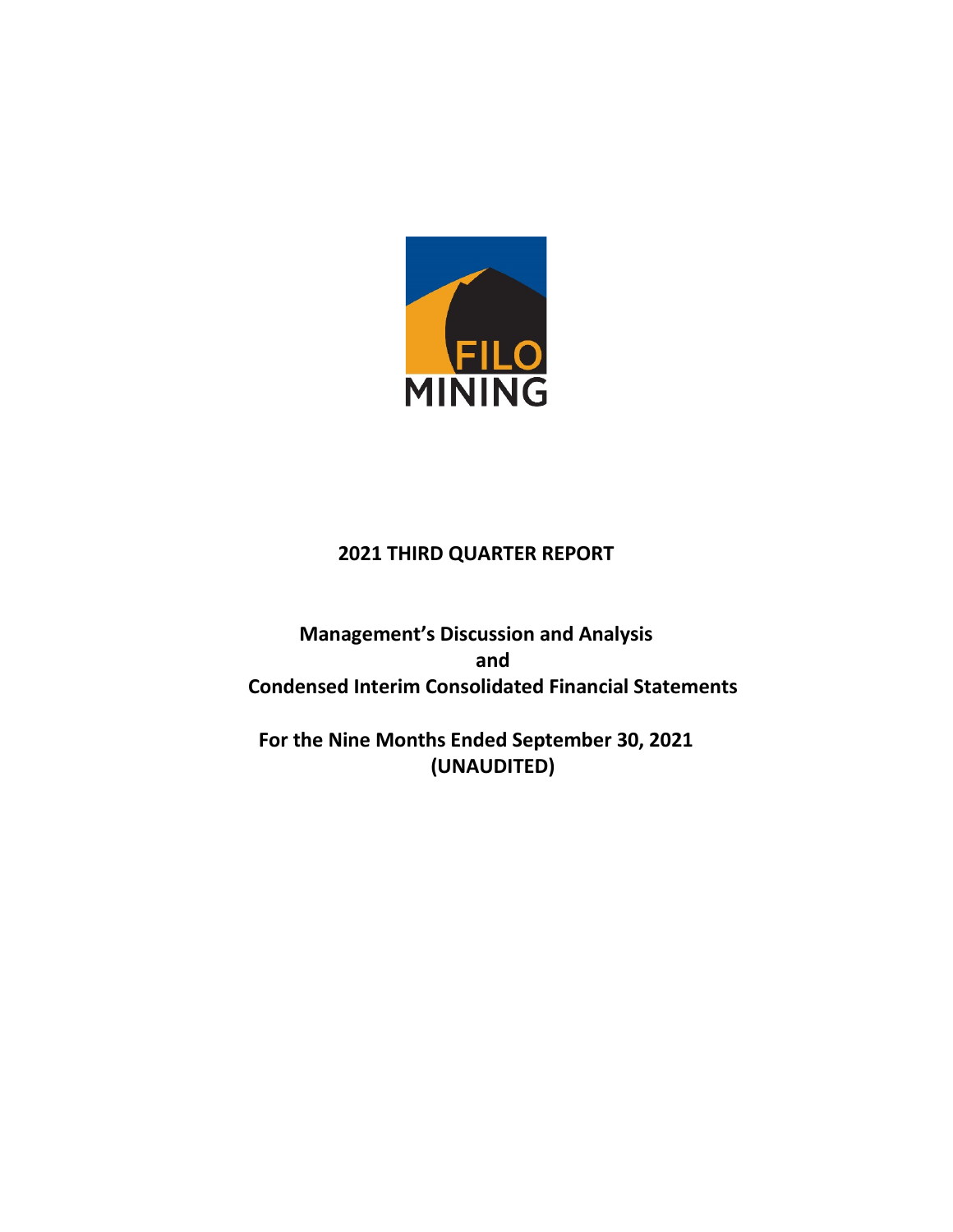#### FILO MINING CORP. MANAGEMENT'S DISCUSSION AND ANALYSIS THREE AND NINE MONTHS ENDED SEPTEMBER 30, 2021 (Amounts in Canadian Dollars unless otherwise indicated)

The following management's discussion and analysis ("MD&A") of Filo Mining Corp. ("Filo Mining" or the "Company") should be read in conjunction with the unaudited condensed interim consolidated financial statements for the three and nine months ended September 30, 2021 and related notes therein. The financial information in this MD&A is reported in Canadian dollars unless otherwise indicated and is partly derived from the Company's condensed interim consolidated financial statements prepared in accordance with International Financial Reporting Standards ("IFRS") as issued by the International Accounting Standards Board, applicable to the preparation of interim financial statements, including IAS 34, Interim Financial Reporting. The effective date of this MD&A is November 12, 2021. Additional information about the Company and its business activities is available on SEDAR at www.sedar.com and the Company's website www.filo-mining.com.

Some of the statements in this MD&A are forward-looking statements that are subject to risk factors set out in the cautionary note contained herein.

## CORE BUSINESS

Filo Mining is a mineral exploration company, focused on its 100% controlled Filo del Sol project ("Filo del Sol" or the "Filo del Sol Project"), which is comprised of two adjacent land holdings: the Filo del Sol property located in San Juan Province, Argentina, and the Tamberias property, located in Region III, Chile. The Filo del Sol Project is located between the prolific Maricunga and El Indio gold belts, two major mineralized trends that contain such deposits as Caspiche, La Coipa, Veladero, and El Indio. The region is a stable mining jurisdiction and hosts a number of largescale mining operations. The project area is covered under the Mining Integration and Complementation Treaty between Chile and Argentina, which provides the framework for the development of cross border mining projects.

The Company has completed a pre-feasibility study ("PFS") on the Filo del Sol Project, with an effective date of January 13, 2019, which demonstrated the project's robust economic potential. The PFS, which was based only on the oxide portion of the current Mineral Resource and used prices of US\$3.00/lb copper, US\$1,300/oz gold, and US\$20/oz silver, yielded an after-tax net present value ("NPV") of US\$1.28 billion at a discount rate of 8%, and generated an internal rate of return of 23%. Positive valuations were also maintained across a wide range of sensitivities on key assumptions.

The Company's most recent Mineral Resource and Mineral Reserve statement for the Filo del Sol Project is shown below.

| Category         | Tonnes<br>(millions) | Cu<br>(9) | Au<br>(g/t) | Ag<br>(g/t) | Lbs Cu<br>(billions) | Oz Au<br>(millions) | Oz Ag<br>(millions) |
|------------------|----------------------|-----------|-------------|-------------|----------------------|---------------------|---------------------|
| Mineral Resource |                      |           |             |             |                      |                     |                     |
| Indicated        | 425.1                | 0.33      | 0.32        | 10.7        | 3.1                  | 4.4                 | 146.9               |
| Inferred         | 175.1                | 0.27      | 0.33        | 6.2         | 1.1                  | 1.8                 | 34.8                |
| Mineral Reserve  |                      |           |             |             |                      |                     |                     |
| Proven           | ۰                    | ۰         | ۰           | ۰           | -                    | ۰.                  |                     |
| Probable         | 259.1                | 0.39      | 0.33        | 15.1        | 2.2                  | 2.8                 | 126.0               |

The Company's Mineral Resource estimate is inclusive of the Mineral Reserve estimate as set forth above.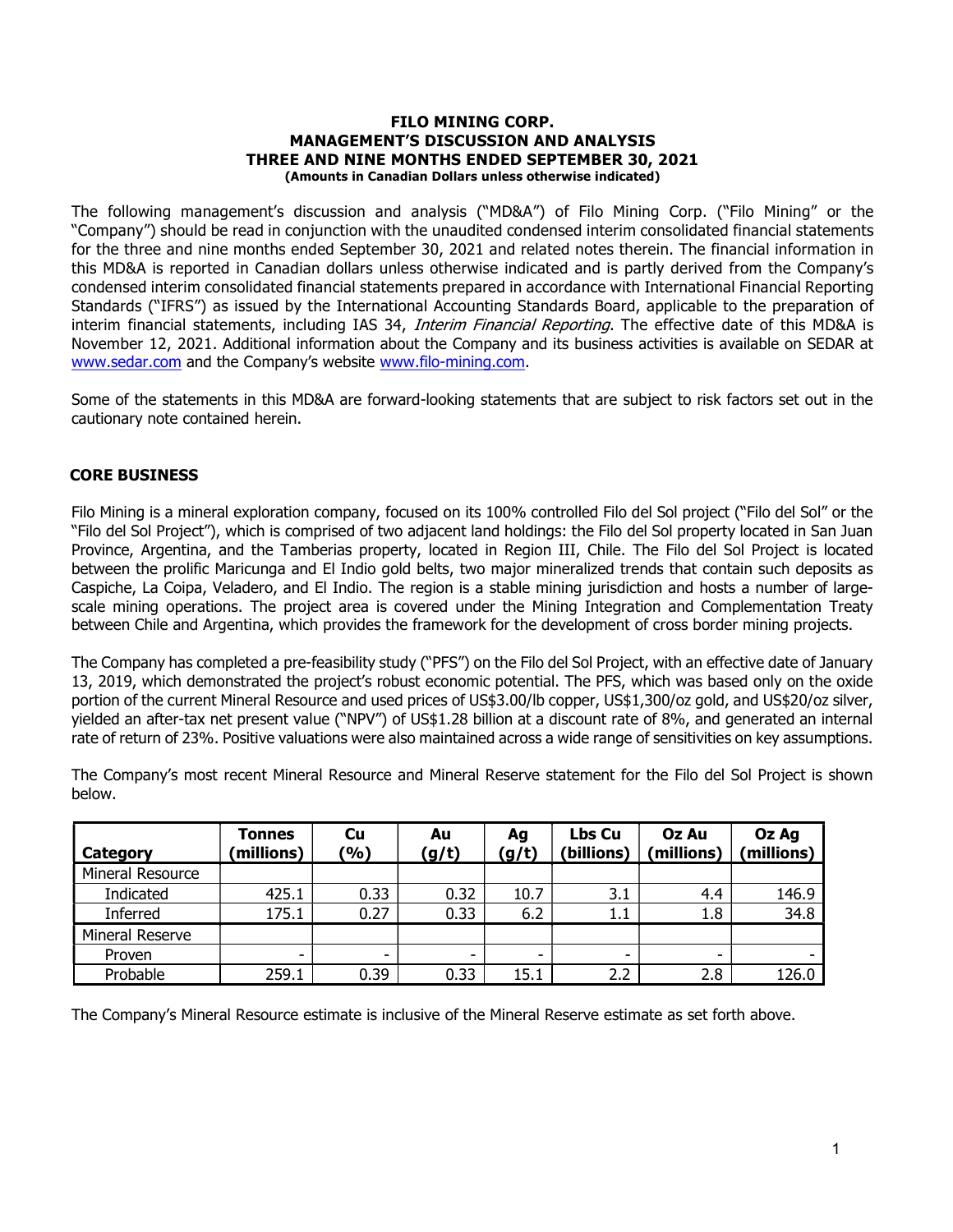The technical information relating to the PFS is based on a technical report titled "NI 43-101 Technical Report, Prefeasibility Study for the Filo del Sol Project" dated February 22, 2019, with an effective date of January 13, 2019 (the "Technical Report"). The Technical Report was prepared for Filo Mining by Ausenco Engineering Canada Inc. ("Ausenco"). The Qualified Persons, as defined under NI 43-101, responsible for the Technical Report are Scott Elfen, P.E., Ausenco; Robin Kalanchey, P.Eng., Ausenco; Bruno Borntraeger, P.Eng., Knight Piesold Ltd.; Fionnuala Devine, P.Geo., Merlin Geosciences Inc.; Ian Stillwell, BGC Engineering Inc.; Neil Winkelmann, FAusIMM, SRK Consulting (Canada) Inc.; James N. Gray, P.Geo., Advantage Geoservices Limited; and Jay Melnyk, P.Eng., AGP Mining Consultants, all of whom are independent of Filo Mining. The Technical Report is available for review under the Company's profile on SEDAR at www.sedar.com and on the Company's website at www.filo-mining.com.

The Filo del Sol Project continues to hold significant exploration potential, and drilling completed subsequent to the PFS has intersected long intervals of copper, gold and silver mineralization well outside of the resource envelope, including hole FSDH041 which returned 163m at 5.43% copper equivalent ("CuEq") (2.31% Cu; 2.07g/t Au; 183.0g/t Ag) from a depth of 780m within a broader interval of 858m at 1.80% CuEq (0.86% Cu; 0.70g/t Au; 48.1g/t Ag) from a depth of 188m. This mineralization holds the potential to be transformative for the Filo del Sol Project, and further exploration thereof will be a strategic focus for the Company moving forward.

The Company's strategy is to create value for its shareholders by expanding and increasing the quality of the resources and reserves at the Filo del Sol Project through further exploration, and by advancing engineering and other studies that are required to prepare the Filo del Sol Project for eventual development by the Company or by third parties.

The Company has a strong management team and board with extensive experience in the resource sector, particularly in Chile and Argentina. The board and management team have an appropriate mix of geological, engineering, financial, and business skills to advance the Company's projects and to generate value for its shareholders.

## THIRD QUARTER 2021 OPERATING HIGHLIGHTS AND OUTLOOK

### Strong Final Assays Cap Off Successful 2020/2021 Drill Program

From July through August 2021, the Company received and reported on its final assays related to the 2020/2021 drill campaign undertaken at the Filo del Sol project, which concluded in May. The final results were highlighted by:

- Hole FSDH046, which returned the longest mineralized intersection at the project to date, confirming strong mineralization to over 1,400m below surface. The hole returned 676m at 0.92% CuEq (0.57% Cu; 0.34g/t Au; 11.3g/t Ag) from a depth of 380m within a broader interval of 1,378m at 0.71% CuEq (0.45% Cu; 0.29g/t Au; 6.1g/t Ag) from a depth of 77.7m;
- Hole FSDH049 returned 425.3m at 1.55% CuEq (0.42% Cu; 0.44g/t Au; 91.5g/t Ag); included within the long intercept was the highest-grade silver intersection on the project to date, with 4m at 5,045.0 g/t Ag from a depth of 236m contained within a broader silver interval of 56m at 629.1 g/t Ag from a depth of 228m; and
- Hole FSDH051, which is the most northerly hole drilled into the deposit to date, returned 344.0m at 0.50% CuEq (0.26% Cu; 0.21g/t Au; 9.4g/t Ag) from 246m, extending the mineralized zone by 750m to the north, outlining a 4,500m north-south strike of continuous mineralization.

These final assay results capped off an already transformational program for the Company, which featured the discovery of a significant new zone of high-grade copper, gold and silver mineralization in hole FDSDH041, but also extended the known mineralization of the deposit over a distance of approximately 4,500m north-south, 1,000m eastwest and almost 1,500m deep. Complete assay results for the 2020/2021 drill program are summarized in the table below: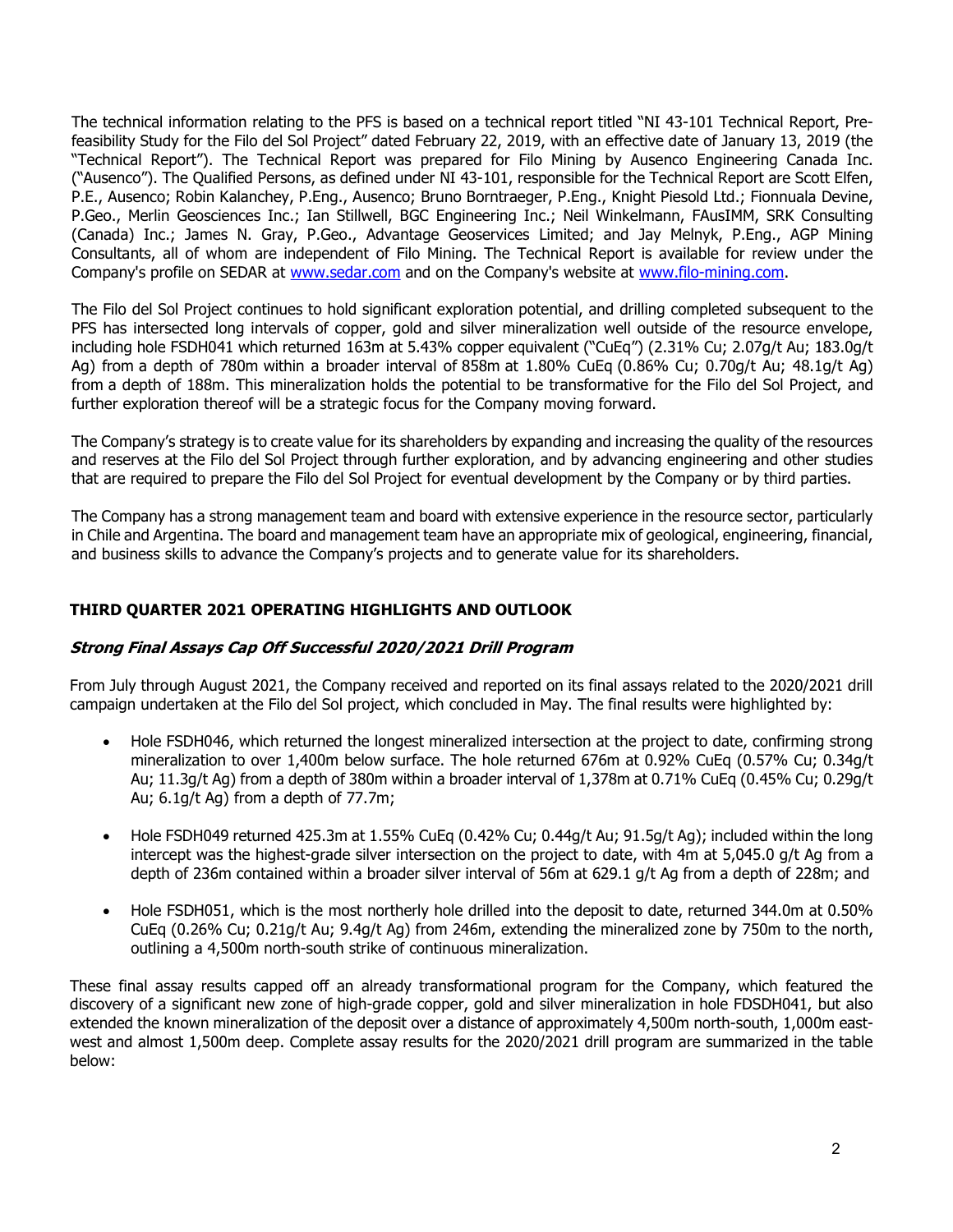| <b>Hole-ID</b> | <b>From</b><br>(m) | To<br>(m)      | Length<br>(m) | cu<br>(%)    | Au           | Ag          | CuEq <sup>1</sup><br>(9/6) |
|----------------|--------------------|----------------|---------------|--------------|--------------|-------------|----------------------------|
|                |                    |                |               |              | (g/t)        | (g/t)       |                            |
| FSDH037        | 118.0              | 134.0          | 16.0          | 0.39         | 0.45         | 4.8         | 0.76                       |
| plus<br>plus   | 208.0<br>380.0     | 240.0<br>882.0 | 32.0<br>502.0 | 0.25<br>0.41 | 0.21<br>0.13 | 0.6<br>27.8 | 0.40<br>0.75               |
|                |                    | 484.0          |               | 0.19         | 0.07         | 119.9       | 1.30                       |
| incl.<br>incl. | 380.0<br>396.0     | 404.0          | 104.0<br>8.0  | 0.21         | 0.09         | 473.0       | 4.44                       |
|                |                    |                |               |              |              |             |                            |
| FSDH040        | 94.0               | 211.5          | 117.5         | 0.45         | 0.29         | 2.4<br>2.3  | 0.69                       |
| incl.          | 94.0               | 120.0          | 26.0          | 1.15         | 0.28         |             | 1.37                       |
| FSDH041        | 188.0              | 1,046.0        | 858.0         | 0.86         | 0.70         | 48.1        | 1.80                       |
| incl.          | 376.0              | 1,046.0        | 670.0         | 1.07         | 0.85         | 60.9        | 2.23                       |
| incl.          | 780.3              | 943.3          | 163.0         | 2.31         | 2.07         | 183.0       | 5.43                       |
| incl.          | 780.3              | 864.0          | 83.7          | 3.13         | 2.40         | 272.2       | 7.27                       |
| <b>FSDH042</b> | 262.0              | 310.0          | 48.0          | 0.00         | 1.01         | 0.7         |                            |
| FSDH043        | 300.0              | 1,068.0        | 768.0         | 0.29         | 0.10         | 2.0         | 0.39                       |
| incl.          | 774.3              | 1,068.0        | 293.7         | 0.47         | 0.16         | 2.6         | 0.61                       |
| incl.          | 980.0              | 1,068.0        | 88.0          | 0.61         | 0.19         | 3.3         | 0.78                       |
| FSDH044        | 58.0               | 1,000.0        | 942.0         | 0.42         | 0.32         | 2.2         | 0.67                       |
| incl.          | 350.0              | 1,000.0        | 650.0         | 0.51         | 0.37         | 2.5         | 0.80                       |
| FSDH045        | 118.0              | 142.0          | 24.0          | 0.19         | 0.35         | 6.8         | 0.50                       |
| plus           | 268.0              | 286.0          | 18.0          | 0.22         | 0.93         | 5.3         | 0.94                       |
| FSDH046        | 77.7               | 1,456.0        | 1,378.3       | 0.45         | 0.29         | 6.1         | 0.71                       |
| incl.          | 302.0              | 1,456.0        | 1,154.0       | 0.50         | 0.32         | 7.1         | 0.80                       |
| incl.          | 380.0              | 1,056.0        | 676.0         | 0.57         | 0.34         | 11.3        | 0.92                       |
| FSDH047        | 86.0               | 493.5          | 407.5         | 0.29         | 0.16         | 2.1         | 0.43                       |
| incl.          | 324.0              | 493.5          | 169.5         | 0.39         | 0.20         | 2.9         | 0.57                       |
| FSDH048        | 38.0               | 1,118.5        | 1,080.5       | 0.52         | 0.43         | 5.3         | 0.88                       |
| incl.          | 498.0              | 850.0          | 352.0         | 0.63         | 0.64         | 6.7         | 1.16                       |
| FSDH049        | 0.0                | 30.0           | 30.0          | 0.01         | 1.38         | 1.9         |                            |
| plus           | 90.0               | 515.3          | 425.3         | 0.42         | 0.44         | 91.5        | 1.55                       |
| incl.          | 220.0              | 364.6          | 144.6         | 0.58         | 0.61         | 249.9       | 3.22                       |
| incl.          | 228.0              | 284.0          | 56.0          | 0.67         | 0.51         | 629.1       |                            |
| incl.          | 236.0              | 240.0          | 4.0           | 0.57         | 0.36         | 5,045.0     |                            |
| <b>FSDH050</b> | 276.0              | 476.8          | 200.8         | 0.26         | 0.28         | 16.2        | 0.60                       |
| incl.          | 329.2              | 356.0          | 26.9          | 0.49         | 0.34         | 7.8         | 0.81                       |
| and incl.      | 424.0              | 476.8          | 52.8          | 0.36         | 0.40         | 48.8        | 1.08                       |
| <b>FSDH051</b> | 246.0              | 590.0          | 344.0         | 0.26         | 0.21         | 9.4         | 0.50                       |
| incl.          | 280.0              | 316.0          | 36.0          | 0.16         | 0.91         | 50.5        | 1.26                       |
| and incl.      | 376.0              | 530.0          | 154.0         | 0.41         | 0.14         | 5.0         | 0.56                       |

<sup>1</sup> CuEq for drill intersections is calculated based on US\$3.00/lb Cu, US\$1,500/oz Au and US\$18/oz Ag, with 80% metallurgical recoveries assumed for all metals. The formula is: CuEq % = Cu % + (0.7292 \* Au g/t) +  $(0.0088 * Ag g/t)$ .

Assay results for 13 of the 15 holes related to the 2020/2021 drill campaign have now been released. The final two holes, FSDH052 and FSDH053, were stopped at 152m and 150m respectively, well short of target depths, and full assays for these holes will be released once they have been resumed and drilling is completed during the next drill phase.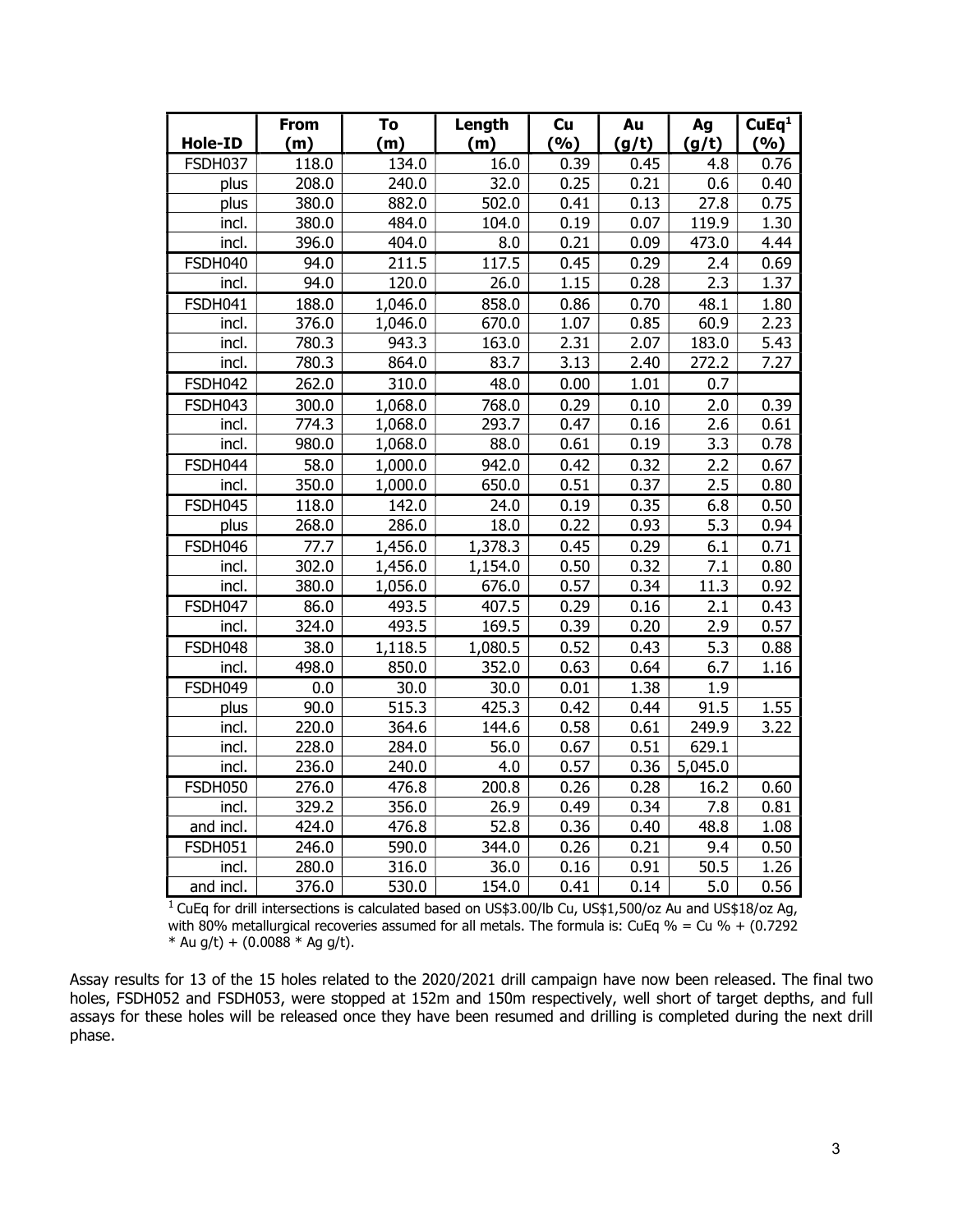### Most Ambitious Drill Campaign in Project History Now Underway at Filo del Sol

Following camp winterization and maintenance efforts undertaken from June through to early August 2021, the Company commenced its 2021/2022 drill campaign at Filo del Sol in late August 2021 with three rigs, marking the earliest launch to a drill campaign in the project's history. The Company plans to add additional rigs and achieve continuous drilling with seven rigs active on the project throughout 2022. The Company's drilling plans are subject to equipment and staff availability, along with being able to operate safely and effectively in accordance with the Company's COVID-19 protocols. This will be the Company's most ambitious drill campaign ever, enabling it to rapidly define the deposit and advance key exploration efforts.

The initial holes will focus on the area around the high-grade zone intersected in hole FSDH041 and will seek to improve the Company's understanding of its geometry, extent and geological context. These initial holes will also serve as resource definition holes in the area between FSDH025 in the south and FSDH037 in the north.

In addition, the Company has also planned step-out holes the objective of which will be to find the edges of the deposit, which remains open to the north, south, east and at depth. The step-out drilling will be a combination of holes testing the sparsely drilled area north of FSDH037, the undrilled area north of FSDH051 and, eventually, the area south of the southern extent of the current Mineral Resource. Hole locations will be determined as the drill program progresses, guided by drill results, surface mapping, and geophysical interpretations. In particular, data collected from the drilling will be used to develop a comprehensive geological model which will guide further exploration and form the basis of eventual Mineral Resource estimates.

The Company also plans to undertake preliminary metallurgical testwork on the sulphide mineralization, as well as the continuation of environmental and social baseline data collection in support of future project permitting.

The Company's plans and timelines are subject to continued effective operation of its approved COVID-19 protocol. As a result of its current strategies, the Company is confident that it can safely and effectively carry out with its 2021/2022 field program, however, this expectation will be continuously evaluated as the situation with respect to the COVID-19 pandemic in Chile and Argentina develops.

# CORPORATE UPDATE

### Graduation to the Toronto Stock Exchange

The Company's common shares traded on the TSX Venture Exchange under the symbol "FIL" until September 30, 2021, at which point it was voluntarily delisted in order for the Company's common shares to trade on the Toronto Stock Exchange under the same symbol effective October 1, 2021.

### Appointment to the Board of Directors

On October 19, 2021, the Company appointed Mr. Phil S. Brumit Sr. to its Board of Directors.

Mr. Brumit is a mining executive with over 40 years of experience in property evaluation, engineering, project management, construction, start-up and operations within the industry. His industry experience includes President of Freeport-McMoRan's African Division focused on the Tenke Fungurume Mine in the DRC, North American Manager of Operations for Newmont Corporation, and General Manager of Operations for PT Newmont Nusa Tenggara's Batu Hijau mine in Indonesia. Mr. Brumit currently serves as Executive VP Projects & Operations at Josemaria Resources Inc. ("Josemaria"). Prior to joining Josemaria, Mr. Brumit was President and Managing Director of Minera Candelaria, a subsidiary of Lundin Mining Corporation.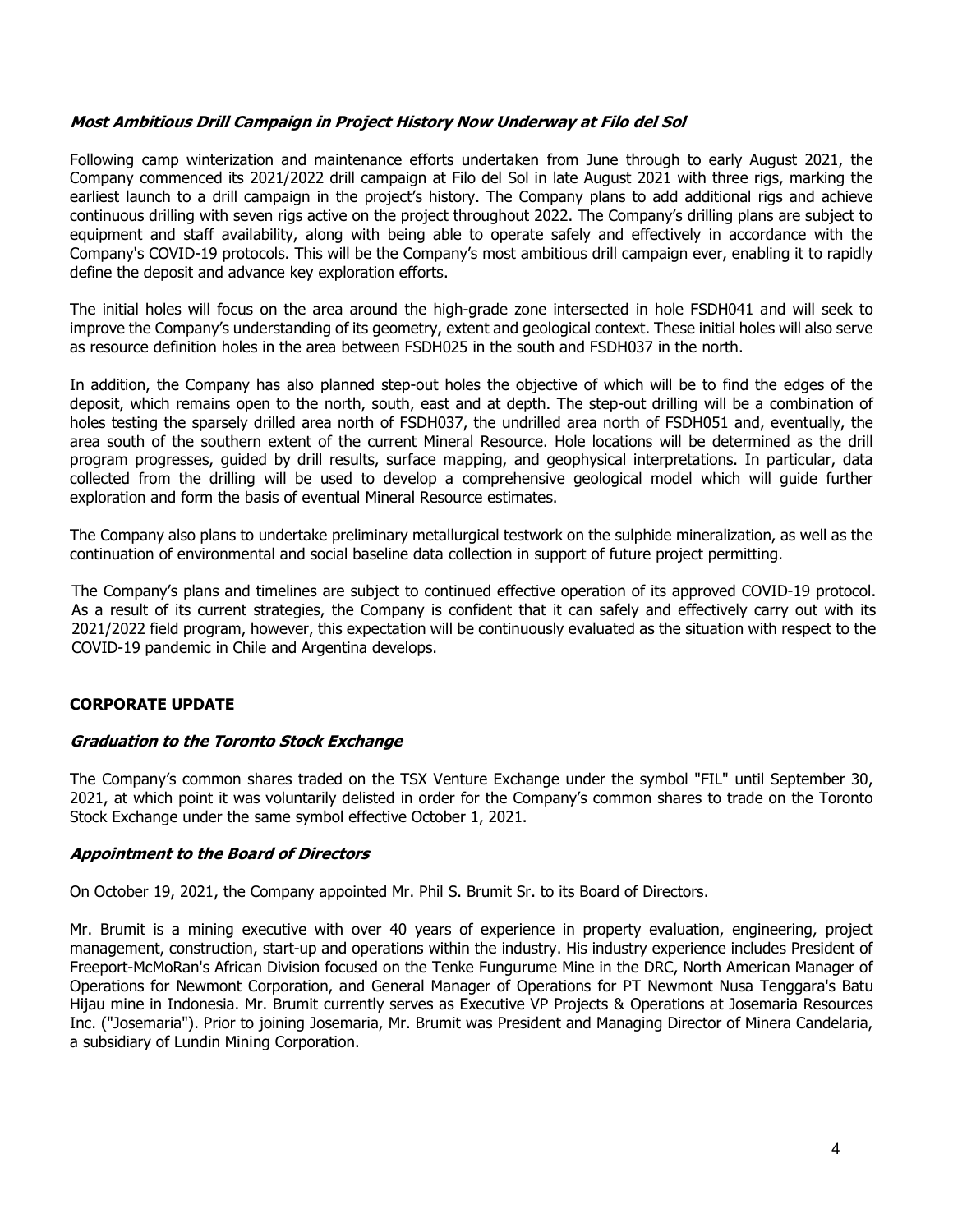#### RESULTS FROM OPERATIONS

Filo Mining is a junior exploration company and, as such, its net losses are largely driven by its exploration and project investigation activities. There is no expectation of generating operating profits until it develops a commercially viable mineral deposit.

| <b>Three Months Ended</b>                        | $Sen-21$ | Jun-21 | Mar-21 | <b>Dec-20</b> | Sep-20 | Jun-20 | <b>Mar-20</b> | <b>Dec-19</b> |
|--------------------------------------------------|----------|--------|--------|---------------|--------|--------|---------------|---------------|
| Exploration costs (\$000's)                      | 8.696    | 9,358  | 12,519 | 4,214         | 969    | 1,932  | 11,940        | 5,759         |
| Operating loss (\$000's)                         | 11,798   | 9,996  | 13,214 | 4,879         | 2,665  | 2.776  | 12,794        | 7,844         |
| Net loss (\$000's)                               | 9,142    | 4,793  | 10,431 | 3,271         | 2,510  | 1,262  | 11,836        | 8,038         |
| Net loss per share, basic and<br>diluted $($ \$) | 0.08     | 0.04   | 0.09   | 0.03          | 0.02   | 0.01   | 0.13          | 0.09          |

Key financial results for the last eight quarters are provided in the table below.

Due to the geographic location of the Filo del Sol Project, the Company's business activities have historically fluctuated with the seasons, through increased drilling and other exploration activities during the summer months in South America. However, from June 2021 to early August 2021, the Company completed winterization preparations which have allowed it to commence its exploration program in August 2021, prior to the end of winter in South America. These winterization efforts may also enable the Company to undertake continuous, year-round field operations potentially reducing this seasonal fluctuation in exploration expenditures moving forward. In addition, other relevant factors, such as the financial position of the Company, other corporate initiatives, as well as the type and scope of planned exploration/project work, could affect the level of exploration activities, operating loss, and net loss in a particular period.

Filo Mining incurred net losses of \$9.1 million and \$24.4 million (2020: \$2.5 million and \$15.6 million), respectively, for the three and nine months ended September 30, 2021, including respective operating losses of \$11.8 million and \$35.0 million (2020: \$2.7 million and \$18.2 million). Exploration and project investigation costs are generally the most significant expenditures of the Company and for the three and nine months ended September 30, 2021, they accounted for approximately 74% and 87% of the operating losses for the respective periods (2020: 36% and 81%). This is reflective of the Company's accounting policy to expense its exploration costs through the consolidated statement of comprehensive loss, except for mineral property option payments and mineral property acquisition costs, which are capitalized.

Exploration and project investigation costs for the three and nine months ended September 30, 2021 were \$8.7 million and \$30.6 million (2020: \$1.0 million and \$14.8 million), respectively, which increased relative to the 2020 comparative periods. The increases in the current period exploration costs are primarily the result of the 2020/2021 drill program having been extended through to May 2021, the undertaking of winterization efforts from June through to early August 2021, and the 2021/2022 drill program commencing in late August 2021. By comparison, for the comparative 2020 periods, the 2019/2020 field program was curtailed in March 2020 as a result of growing COVID-19 concerns in Chile and Argentina at the time, and no field activity was undertaken from then until November 2020 with the commencement of the 2020/2021 drill campaign. In addition, the current 2021 periods include additional costs related to the implementation of the Company's COVID-19 operating protocol, which were not yet required in the 2020 comparative periods.

Detailed breakdowns of exploration costs for the periods presented are provided in the notes to the condensed interim consolidated financial statements.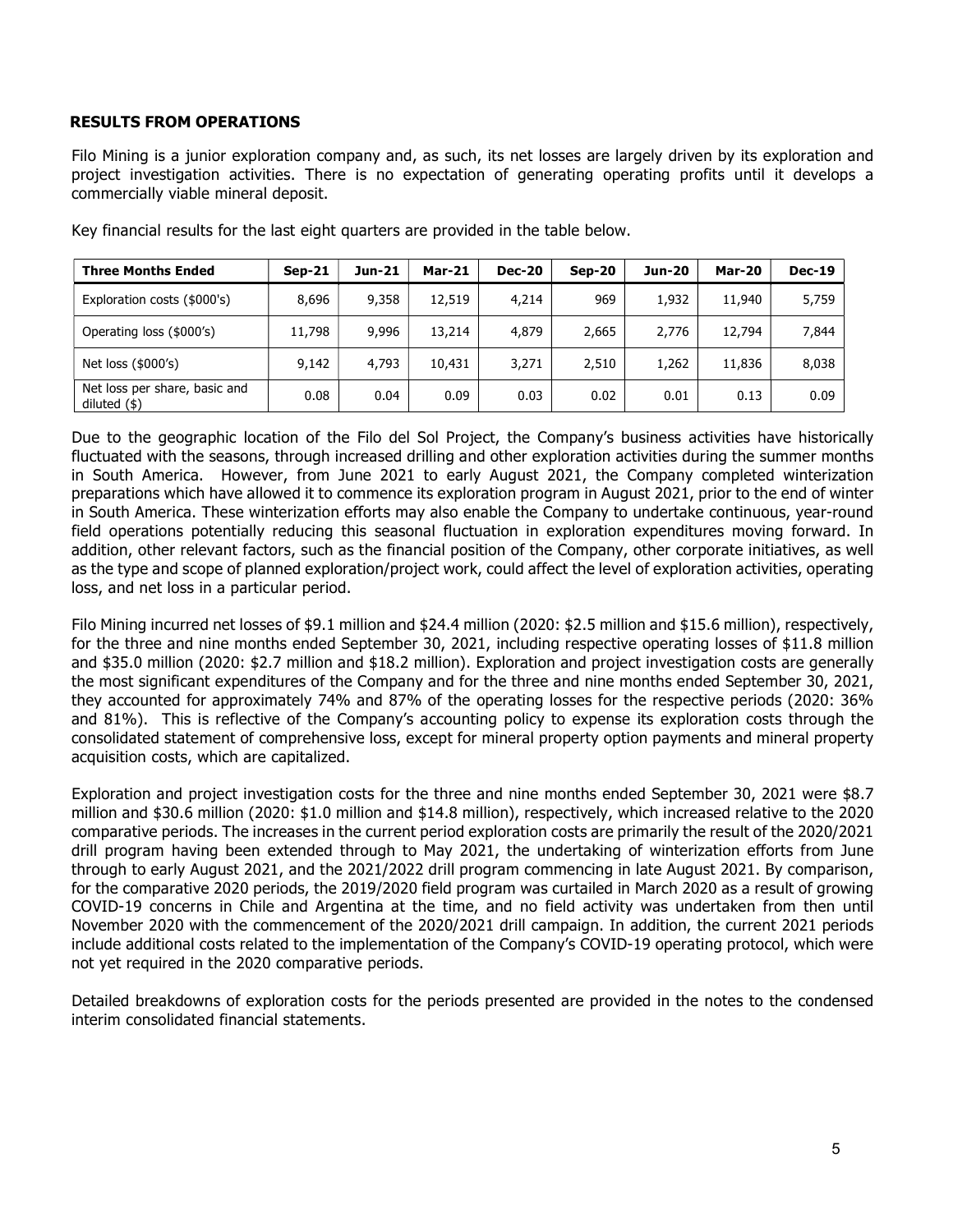Excluding share-based compensation, administration costs for the three and nine months ended September 30, 2021 totalled \$1.6 million and \$2.5 million (2020: \$0.9 million and \$1.9 million), respectively. Share-based compensation, a non-cash cost, reflects the amortization of the estimated fair value of options over their vesting period and is based to a large degree on the Company's share price and its volatility. The actual future value to the option holders may differ materially from these estimates as it depends on the trading price of the Company's shares if and when the options are exercised. In addition, as the granting of options and their vesting is at the discretion of the Board, the related expense is unlikely to be uniform across quarters or financial years.

On an overall basis, administration costs for the three and nine months ended September 30, 2021, excluding share-based compensation, were higher with those of the respective 2020 comparative periods. Most notably, the increases are due to larger incentive bonuses awarded by the Company to management and other key personnel during the three and nine months ended September 30, 2021, compared to the 2020 comparative periods, which have resulted in higher compensation costs.

During the three and nine months ended September 30, 2021, the Company recognized net monetary gains of \$111,751 and a \$122,272 (2020: \$6,870 and \$150,863), respectively, in relation to the application of hyperinflationary accounting for the Company's Argentine subsidiary, which began in 2018. The monetary gains recognized are the results of changes in the Argentine price indices and changes to the Company's net monetary position during the respective periods. Further discussion regarding the application of hyperinflationary accounting has been provided in the notes to the consolidated financial statements.

From time to time, the Company acquires and transfers marketable securities as a mechanism to facilitate intragroup funding transfers between its Canadian parent and its Argentine operating subsidiary. Accordingly, for the three and nine months ended September 30, 2021, the Company recognized a gain of \$2.5 million and \$10.6 million (2020: \$0.2 million and \$2.7 million), respectively, on the use of marketable securities for the purposes of facilitating intragroup funding transfers, which represents the net benefit of having used this funding mechanism over traditional methods. The increases in the gains are the result of more funding provided to its Argentine subsidiary during the three and nine months ended September 30, 2021, compared to the three and nine months ended September 30, 2020, and an increase in the spread that the Company is able to achieve through this funding mechanism.

No tax recovery is recognized as a result of the nature of the Company's activities and the lack of reasonably expected taxable profits in the near term.

In other comprehensive income, the Company reported a foreign exchange translation loss of \$395,822 and \$544,532 for the three and nine months ended September 30, 2021 (2020: gain of \$101,183 and loss of \$39,252), respectively on translation of subsidiary company accounts from their functional currency to the Canadian dollar presentation currency. For the three and nine months ended September 30, 2021, the foreign exchange translation losses are primarily the result of fluctuations of the Canadian dollar relative to the Chilean peso over the respective periods. For the three and nine months ended September 30, 2021, the impacts of hyperinflation amounted to gains of \$38,283 and \$174,997 (2020: losses of \$164,707 and \$118,423), respectively, and consist of adjustments recognized on the continuing inflation of opening non-monetary balances during the respective periods and the ongoing translation of the Company's Argentine subsidiary into the Canadian dollar presentation currency.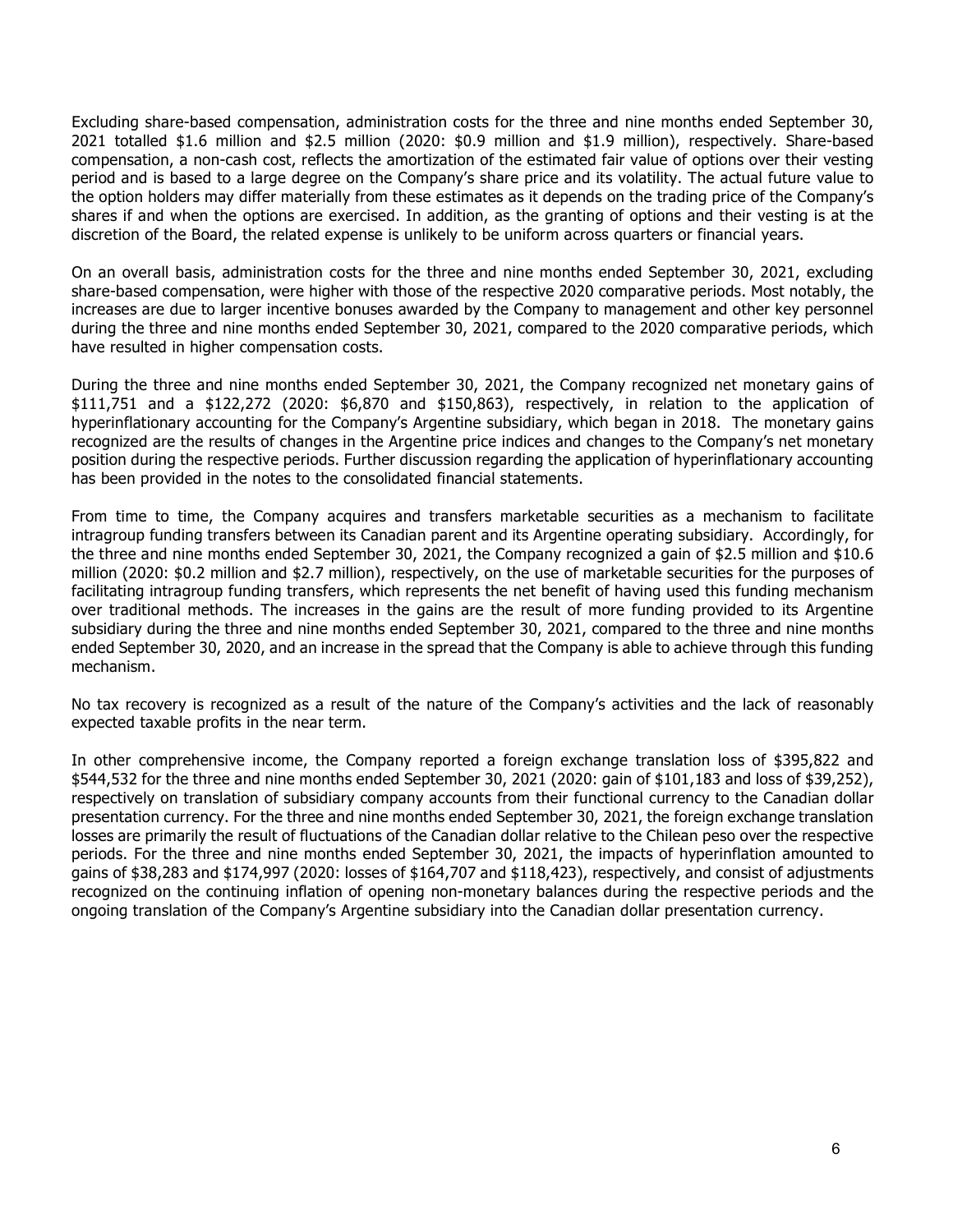### LIQUIDITY AND CAPITAL RESOURCES

As at September 30, 2021, the Company had cash of \$22.9 million and net working capital of \$18.7 million, compared to cash of \$36.3 million and net working capital of \$33.0 million as at December 31, 2020. The decrease in the Company's cash and net working capital is due primarily to funds used to advance exploration at the Filo del Sol Project, and to a lesser extent, funds spent for general corporate purposes. These decreases have been offset primarily by \$6.9 million in gross proceeds received by the Company in relation to the exercise of stock options during the nine months ended September 30, 2021. The Company will continue to deploy the majority of its treasury to fund ongoing advancement of the Filo del Sol Project.

In July 2020, the Company obtained an unsecured US\$5.0 million credit facility from Zebra Holdings and Investments S.à.r.l. ("Zebra') (the "July 2020 Facility"). Zebra and Lorito Holdings S.à.r.l. report their shareholding in the Company as joint actors, as the term is defined by Canadian securities regulations, and are related parties of the Company by virtue of their combined shareholding in the Company in excess of 20%.

During the nine months ended September 30, 2021, the Company made no draws against the July 2020 Facility (2020: US\$1,000,000), and it matured on July 12, 2021 with no amounts drawn or owing. No interest was payable in cash during its term.

## RELATED PARTY TRANSACTIONS

Under the normal course of operations, the Company may undertake transactions or hold balances with related parties. Other than those related party transactions identified elsewhere in this MD&A, the Company also engages with Josemaria and NGEx Minerals Ltd. ("NGEx Minerals"), related parties by way of directors, officers and shareholders in common. Bofill Mir & Alvarez Jana Abogados Ltda. ("BMJAL"), a Chilean legal firm, was also considered a related party of the Company until June 18, 2020, as a named partner of BMJAL was also concurrently a director of the Company until such date.

### Related party services

The Company has a cost sharing arrangement with Josemaria and NGEx Minerals. Under the terms of this arrangement, the Company provides management, technical, administrative and/or financial services (collectively, "Management Services") to Josemaria and NGEx Minerals, and vice versa. In addition, the Company engages BMJAL, as its legal counsel in Chile. These transactions were incurred in the normal course of operations, and are summarized as follows:

|                                        | <b>Three months ended</b><br>September 30, |           | <b>Nine months ended</b><br>September 30, |            |
|----------------------------------------|--------------------------------------------|-----------|-------------------------------------------|------------|
|                                        | 2021                                       | 2020      | 2021                                      | 2020       |
| Management Services to Josemaria       | 35,222                                     | 179,658   | 225,766                                   | 771,548    |
| Management Services to NGEx Minerals   | 164,856                                    | 94,582    | 348,555                                   | 339,951    |
| Management Services from Josemaria     | (2,023)                                    | (59, 647) | (99, 434)                                 | (260, 572) |
| Management Services from NGEx Minerals | (97, 133)                                  | (72, 599) | (438,156)                                 | (329, 941) |
| Legal services from BMJAL              |                                            |           | ۰                                         | (38,676)   |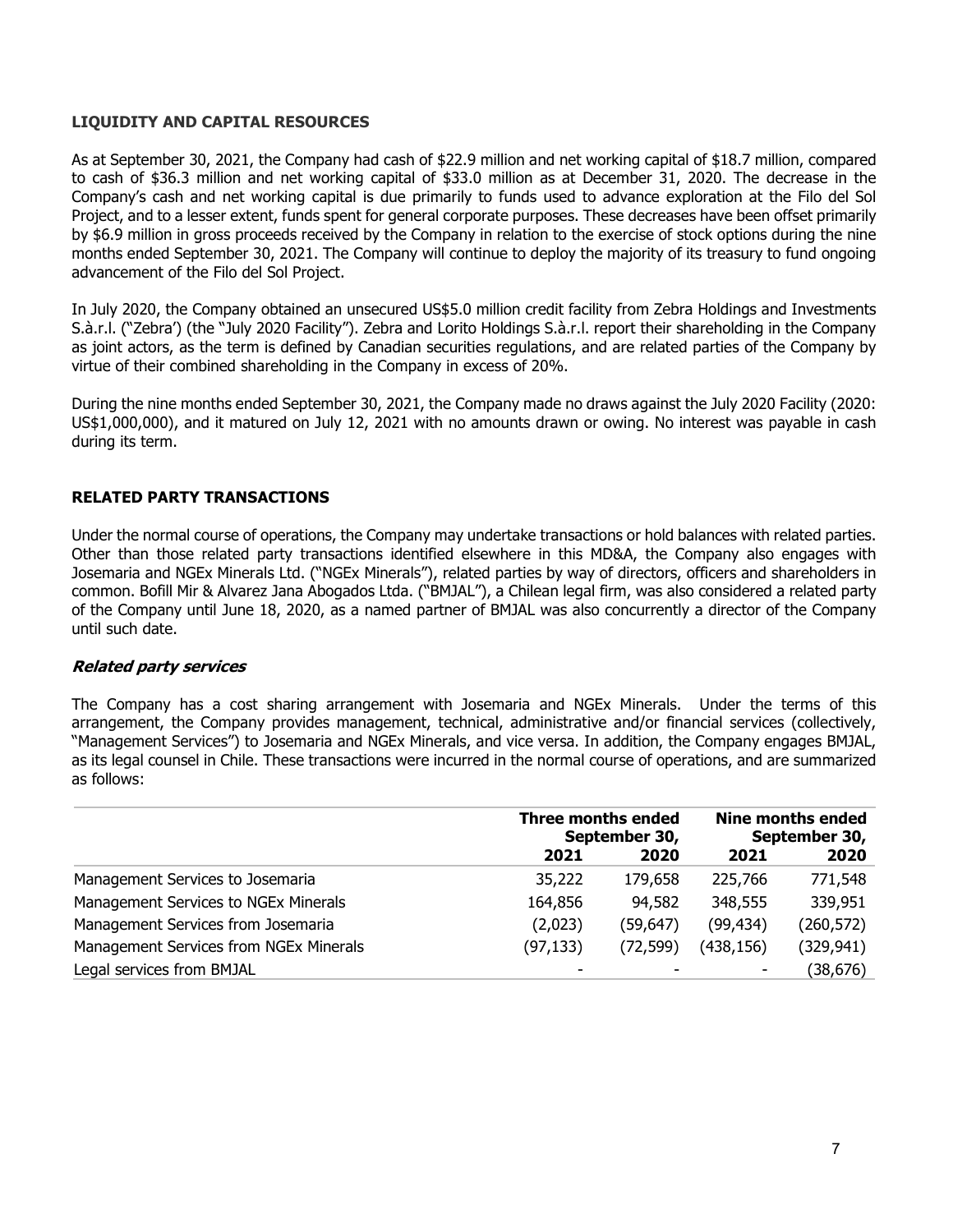# Related party balances

The amounts due from (to) related parties, and the components of the consolidated statement of financial position in which they are included, are as follows:

|                                          |                      | September 30, | December 31, |
|------------------------------------------|----------------------|---------------|--------------|
|                                          | <b>Related Party</b> | 2021          | 2020         |
| Receivables and other assets             | Josemaria            | 238           |              |
| Receivables and other assets             | <b>NGEx Minerals</b> | 14,585        | 11,752       |
| Accounts payable and accrued liabilities | Josemaria            | (6,007)       |              |
| Accounts payable and accrued liabilities | <b>NGEx Minerals</b> | (10,079)      | (5,850)      |

#### Camp usage agreement

On June 26, 2019, the Company, through its wholly-owned subsidiary, entered into a transaction with a wholly-owned subsidiary of Josemaria whereby the Company extended its right to use Josemaria's Batidero Camp in Argentina until at least April 1, 2021.

The agreement may be terminated with one year's prior notice by Josemaria, and the agreement may be renewed for another year at the Company's election. On April 27, 2021, Filo Mining provided formal notice of renewal to the Company for the period through April 1, 2022.

### Key management compensation

The Company's key management personnel have the authority and responsibility for overseeing, planning, directing and controlling its activities and consist of the Board of Directors and members of the executive management team. Total compensation expense for key management personnel, and the composition thereof, is as follows:

|                              |           | <b>Three months ended</b><br>September 30, |           |           |
|------------------------------|-----------|--------------------------------------------|-----------|-----------|
|                              | 2021      | 2020                                       | 2021      | 2020      |
| Salaries                     | 260,833   | 196,292                                    | 697,833   | 550,167   |
| Short-term employee benefits | 7,515     | 6,695                                      | 20,709    | 20,084    |
| Directors' fees              | 39,150    | 24,250                                     | 104,779   | 72,750    |
| Stock-based compensation     | 1,210,940 | 613,085                                    | 1,609,625 | 1,244,944 |
| Incentive bonuses            | 1,030,000 | 540,000                                    | 1,030,000 | 540,000   |
|                              | 2,548,438 | 1,380,322                                  | 3,462,946 | 2,427,945 |

# SIGNIFICANT ACCOUNTING POLICIES

The Company continues to follow the accounting policies described in Note 3 to the consolidated financial statements for the year ended December 31, 2020, as on SEDAR at www.sedar.com.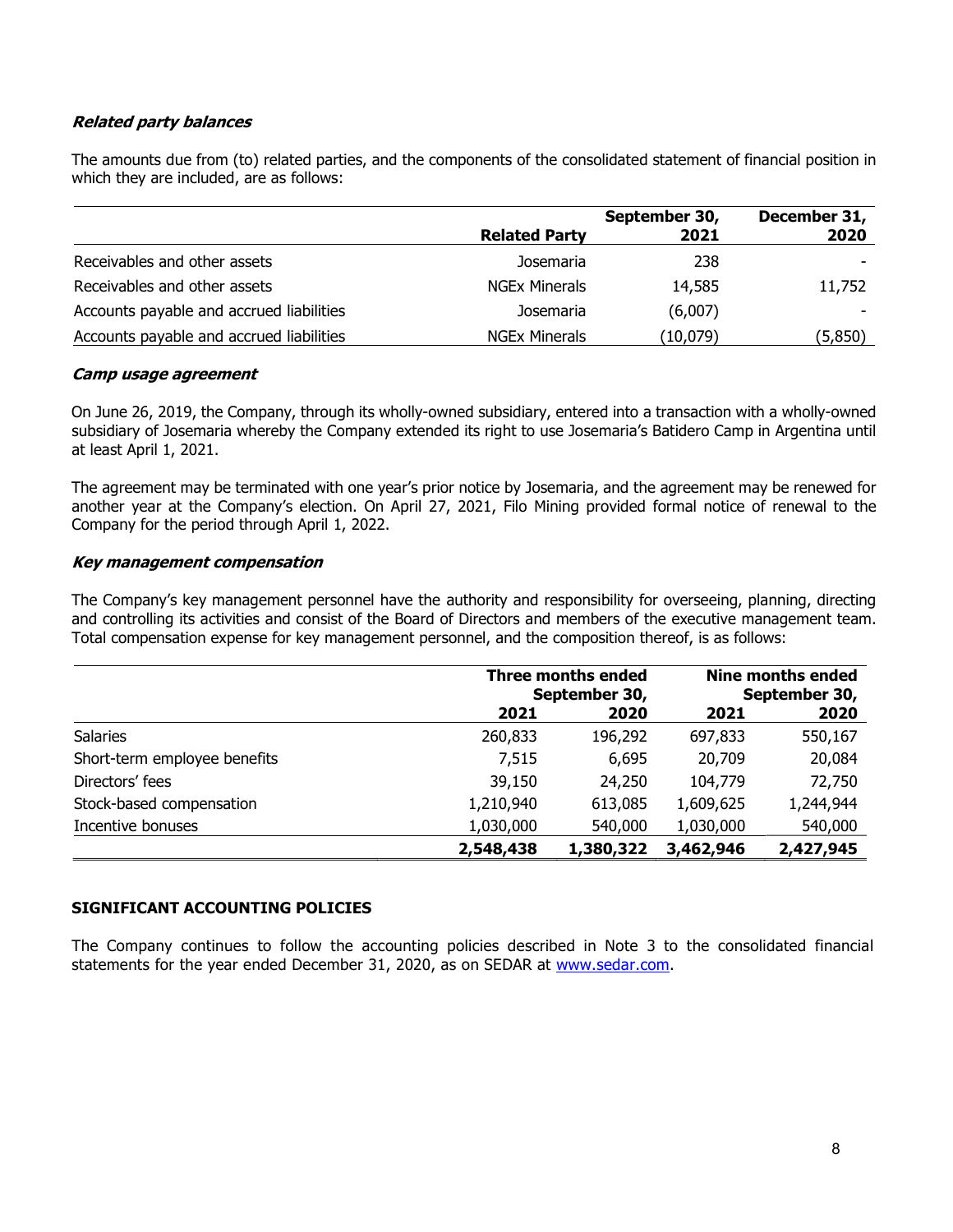## CRITICAL ACCOUNTING ESTIMATES, ASSUMPTIONS AND JUDGEMENTS

The preparation of the consolidated financial statements in accordance with IFRS, including the condensed interim consolidated financial statements for the three and nine months ended September 30, 2021, requires management to make estimates and assumptions that affect the reported amounts of assets, liabilities and expenditures. These estimates and assumptions are based on management's best knowledge of the relevant facts and circumstances taking into account previous experience. Actual results could differ from those estimates and such differences could be material. Estimates are reviewed on an ongoing basis and are based on historical experience and other facts and circumstances. Revisions to estimates and the resulting effects on the carrying amounts of the Company's assets and liabilities are accounted for prospectively. There have been no material changes to the critical accounting estimates discussed in the annual 2020 MD&A filed on SEDAR at www.sedar.com on March 18, 2021.

## FINANCIAL INSTRUMENTS

The Company's financial instruments consist of cash, receivables and other assets, and trade payables and accrued liabilities. The carrying values of the Company's financial instruments are considered to be reasonable approximations of fair value due to their anticipated short-term nature.

As at September 30, 2021, the Company's financial instruments are exposed to the following financial risks, including credit, liquidity and currency risks:

- (i) Credit risks associated with cash is minimal as the Company deposits the majority of its cash with a large Canadian financial institution that has been accorded a strong investment grade rating by a primary rating agency.
- (ii) Liquidity risks associated with the inability to meet obligations as they become due is minimized through the management of its capital structure and by maintaining good relationships with significant shareholders and creditors, such as Zebra. The Company also closely monitors and reviews its costs to date and actual cash flows on a monthly basis.

|                                             | Total     | Less than<br>1 vear | 1-5 years                | More than<br>5 years     |
|---------------------------------------------|-----------|---------------------|--------------------------|--------------------------|
| Accounts payable and<br>accrued liabilities | 4,645,790 | 4,645,790           | $\overline{\phantom{0}}$ | $\overline{\phantom{a}}$ |
| Total                                       | 4,645,790 | 4,645,790           | $\blacksquare$           | ۰                        |

(iii) Foreign currency risk can arise when the Company or its subsidiaries transact or have net financial assets or liabilities which are denominated in currencies other than their respective functional currencies.

At September 30, 2021, the Company's largest foreign currency risk exposures existed at the level of its Canadian headquarters, where the Company held a net financial asset position denominated in US dollars having a Canadian dollar equivalent of approximately \$1.6 million. A 10% change in the foreign exchange rate between the US dollar and the Canadian dollar, the functional currency of Filo Mining, would give rise to an increase/decrease of approximately \$157,000 in financial position/comprehensive loss.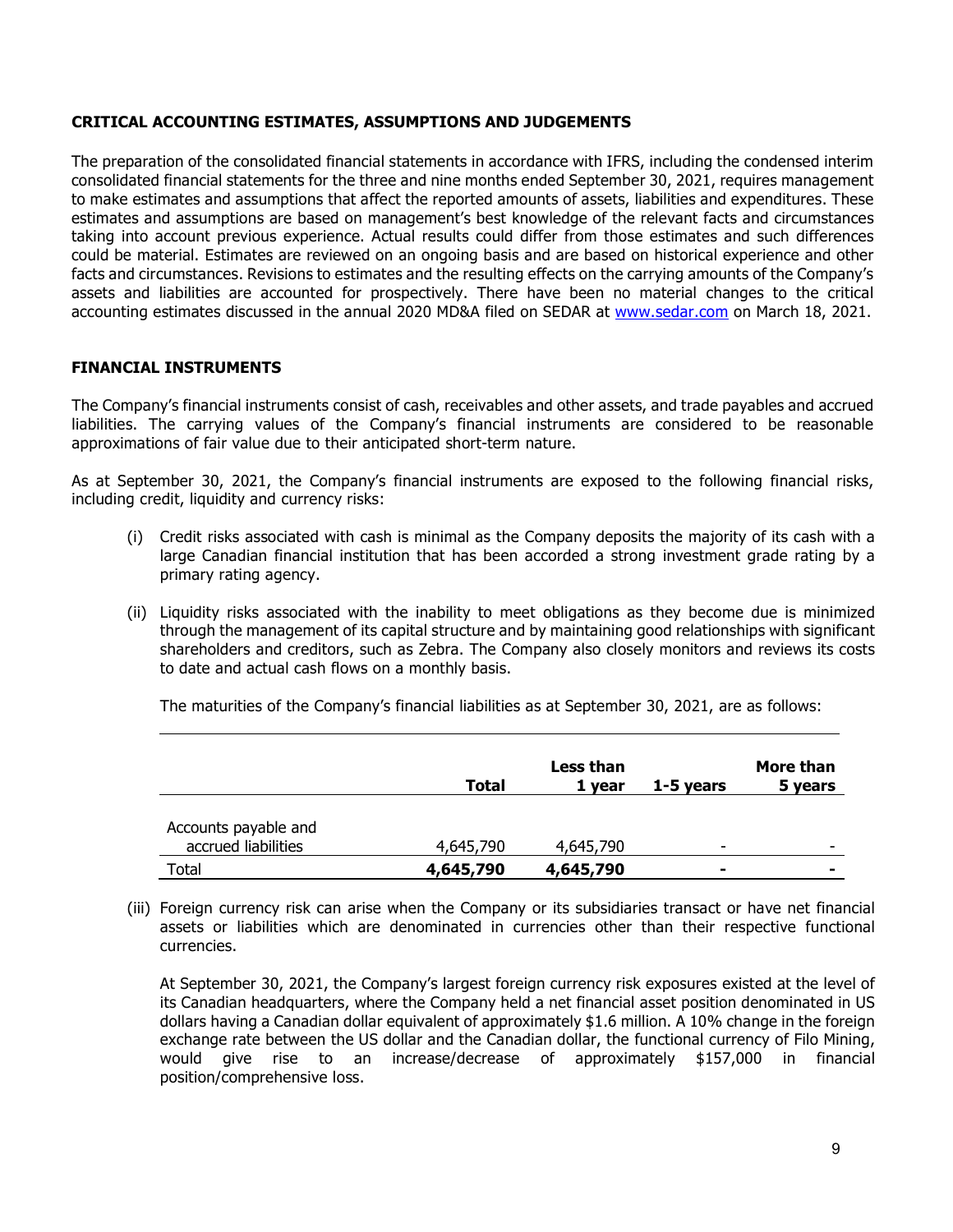#### OUTSTANDING SHARE DATA

As at November 12, 2021, the Company had 114,652,939 common shares outstanding and 6,640,665 share options outstanding under its share-based incentive plan.

### FINANCIAL INFORMATION

The Company's next scheduled financial report will be for the year ending December 31, 2021, which is expected to be published on or around March 22, 2022.

### DISCLOSURE CONTROLS AND INTERNAL CONTROLS OVER FINANCIAL REPORTING

#### Disclosure controls and procedures ("DC&P")

DC&P are designed to provide reasonable assurance that information required to be disclosed by the Company in its annual filings, interim filings or other reports filed or submitted by it under securities legislation is recorded, processed, summarized and reported within the time periods specified in the securities legislation. They include controls and procedures designed to ensure that information required to be disclosed by the Company in its annual filings, interim filings or other reports filed or submitted under securities legislation is accumulated and communicated to the Company's management, including its Chief Executive Officer and Chief Financial Officer, as appropriate, to allow timely decisions regarding required disclosure.

There have not been any material changes in the Company's DC&P during the nine months ended September 30, 2021.

### Internal controls over financial reporting ("ICFR")

The Company's ICFR are designed to provide reasonable assurance regarding the reliability of financial reporting and preparation of financial statements for external purposes in accordance with IFRS. The Company's ICFR include policies and procedures that: pertain to the maintenance of records that, in reasonable detail, accurately and fairly reflect the transactions and disposition of assets; provide reasonable assurance that transactions are recorded as necessary to permit preparation of the financial statements in accordance with IFRS; that receipts and expenditures are being made only in accordance with authorization of management and directors of the Company; and provide reasonable assurance regarding prevention or timely detection of unauthorized acquisition, use or disposition of assets that could have a material effect on the financial statements.

Any system, no matter how well conceived or operated, has inherent limitations. Therefore, even those systems determined to be effective can provide only reasonable, not absolute, assurance with respect to financial statement preparation and presentation and will not prevent all, or detect all, misstatements and frauds. Further, the design of a control system must reflect the fact that there are resource constraints, and the benefits of controls must be considered relative to their costs. Because of the inherent limitations in all control systems, they cannot provide absolute assurance that all control issues and instances of fraud, if any, within the Company have been prevented or detected. These inherent limitations include the realities that judgments in decision-making can be faulty, and that breakdowns can occur because of simple error or mistake. Additionally, controls can be circumvented by the individual acts of some persons, by collusion of two or more people, or by unauthorized override of the control. The design of any control system also is based in part upon certain assumptions about the likelihood of future events, and there can be no assurance that any design will succeed in achieving its stated goals under all potential future conditions. Accordingly, because of the inherent limitations in a cost-effective control system, misstatements due to error or fraud may occur and not be detected.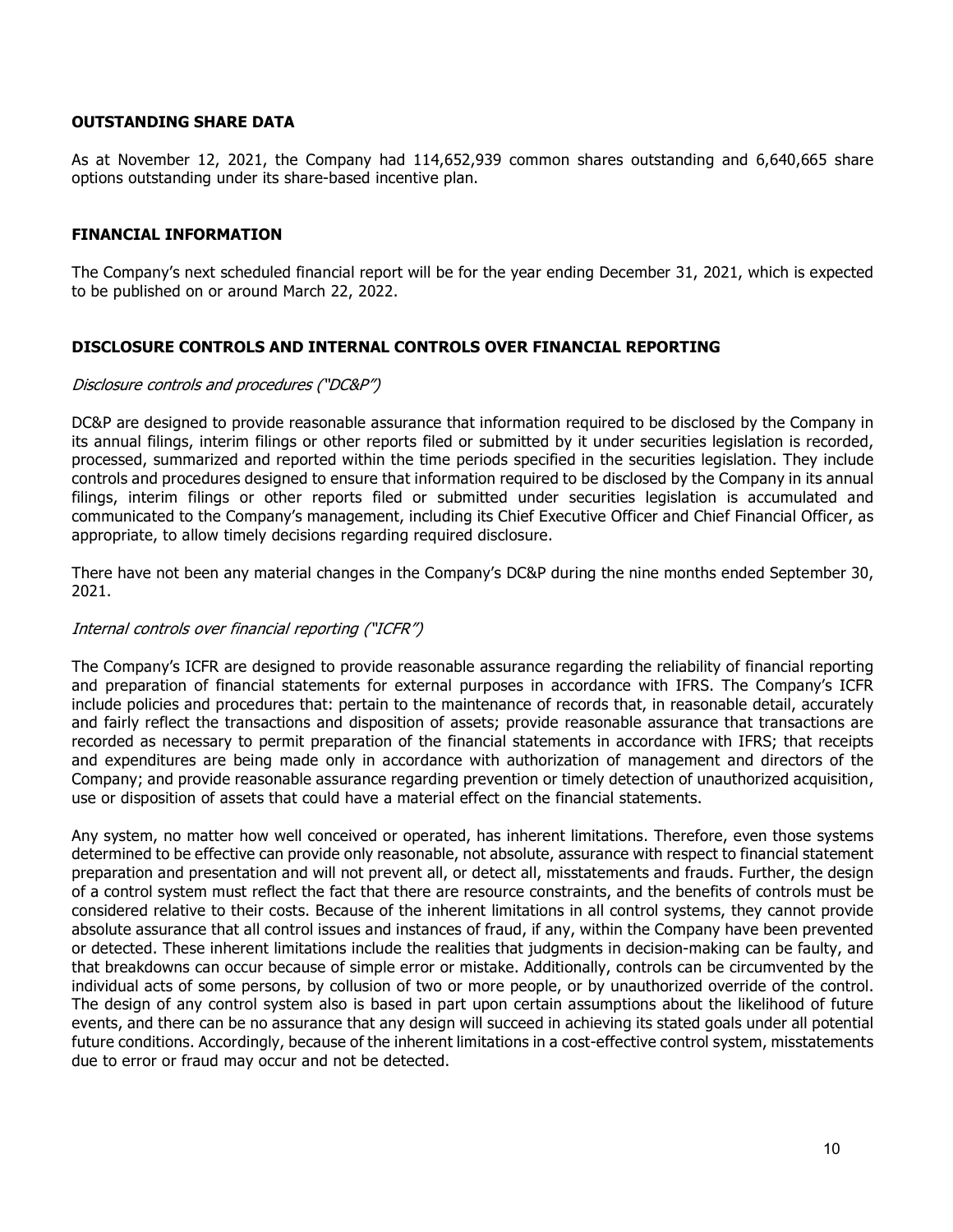Management uses the Internal Control – Integrated Framework (2013 Framework) issued by the Committee of Sponsoring Organizations for the Treadway Commission (COSO) in order to assess the effectiveness of the Company's ICFR.

There have not been any material changes in the Company's internal controls during the nine months ended September 30, 2021 that have materially affected, or are reasonably likely to materially affect, the Company's ICFR.

#### RISKS AND UNCERTAINTIES

The operations of the Company are speculative due to the high-risk nature of its business, which includes the acquisition, financing, exploration, development and operation of mineral and mining properties. There are a number of factors that could negatively affect the Company's business and the value of its common shares, and these risk factors could materially affect the Company's future operations and financial position and could cause actual events to differ materially from those described in forward-looking statements relating to the Company. Other than the additional items noted below, there have been no material changes in the risks and uncertainties affecting the Company that were discussed in the Company's 2020 annual information form, as filed on SEDAR at www.sedar.com as of July 9, 2021.

#### Ability to Achieve Year-round Operations

Between June and August 2021, the Company undertook winterization efforts to prepare its camp and facilities for year-round operations at the Filo del Sol Project moving forward. The ability to conduct year-round operations will allow the Company to better achieve its strategic objectives at Filo del Sol and/or achieve these objectives on an expedited basis.

To date the Company has not yet attempted to conduct field or drill programs through the South American winter, and there can be no assurances that the Company's preparation and winterization efforts have adequately anticipated, and safeguarded against, all the challenges of conducting exploration programs through winter in the high Andes. Risks and uncertainties associated with the Company's ability to achieve year-round operations include, but are not limited to, the nature, duration or extent of weather and other natural events and the availability of personnel, logistical support and key contractors to provide services in challenging winter conditions.

### OFF-BALANCE SHEET ARRANGEMENTS

During the nine months ended September 30, 2021, and the year ended December 31, 2020, there were no material off-balance sheet transactions which have not been recorded in the Company's consolidated financial statements. The Company has not entered into any specialized financial arrangement to minimize its currency risk.

#### QUALIFIED PERSON

The scientific and technical disclosure for the Filo del Sol Project included in this MD&A have been reviewed and approved by Bob Carmichael, P. Eng. (BC) and/or Jamie Beck, B.A.Sc., P.Eng. Mr. Carmichael is Filo Mining's Vice-President of Exploration and a Qualified Person under National Instrument 43-101 Standards of Disclosure for Mineral Projects. ("NI 43-101"). Mr. Beck is Filo Mining's President and Chief Executive Officer and is also a Qualified Person under NI 43-101.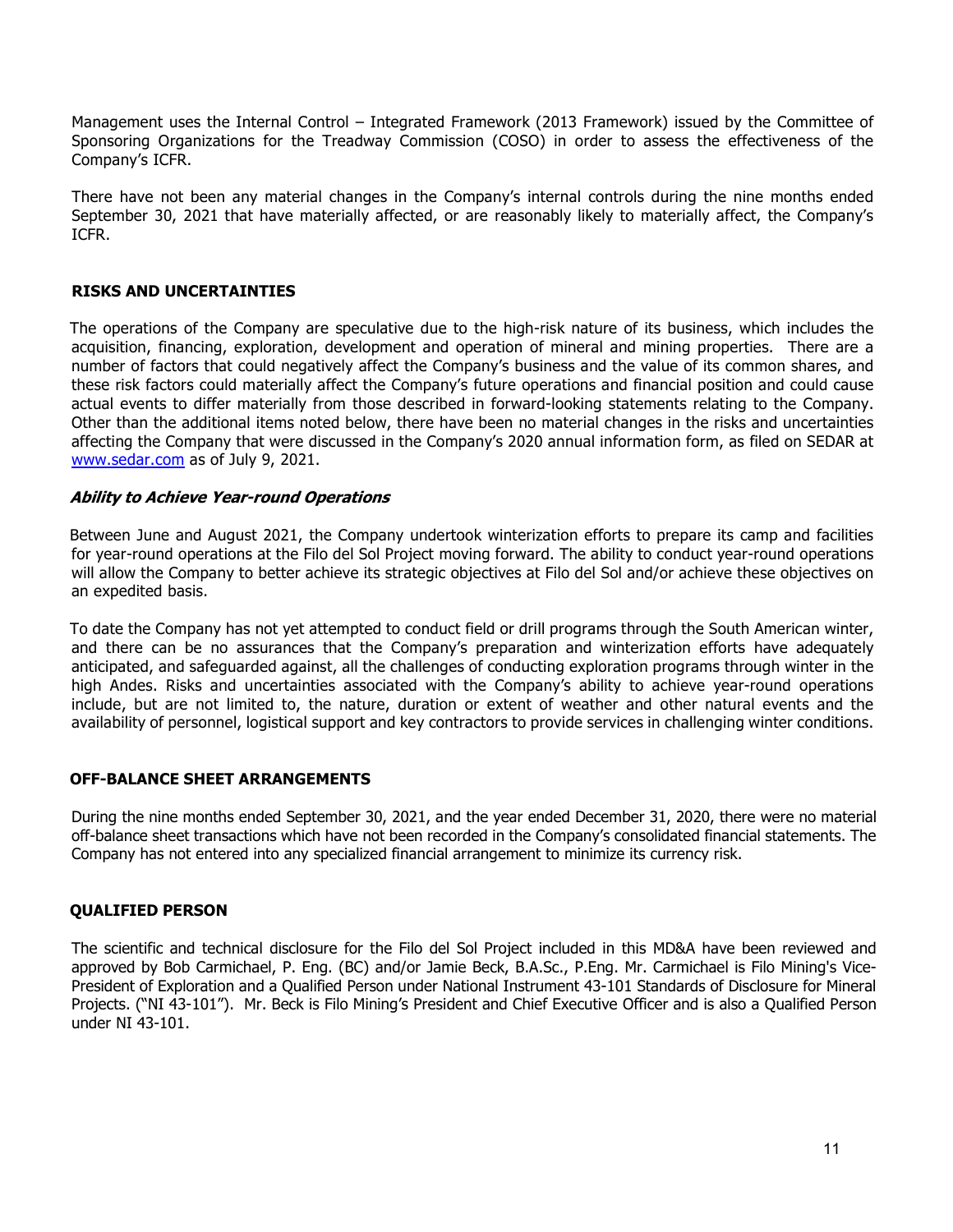#### CAUTIONARY NOTE REGARDING FORWARD-LOOKING STATEMENTS

Certain statements made and information contained herein in the MD&A constitutes "forward-looking information" and "forward-looking statements" within the meaning of applicable securities legislation (collectively, "forward-looking information" or "forward-looking statements") concerning the business, operations, financial performance and condition of Filo Mining. The forward-looking information contained in this MD&A is based on information available to the Company as of the date of this MD&A. Except as required under applicable securities legislation, the Company does not intend, and does not assume any obligation, to update this forward-looking information. Generally, any statements that express or involve discussions with respect to predictions, expectations, beliefs, plans, projections, objectives, assumptions or future events or performance, (often, but not always, identified by words or phrases such as "plans", "expects" or "does not expect", "is expected", "budget", "scheduled", "estimates", "forecasts", "intends", "projects" , "estimates", "budgets", "scheduled", "forecasts", "assumes", "intends", "strategy", "goals", "objectives", "potential", "possible", "anticipates" or "does not anticipate", or "believes", or variations of such words and phrases or statements that certain actions, events, conditions or results "will", "may", "could", "would", "should", "might" or "will be taken", "will occur" or "will be achieved" or the negative connotations thereof and similar expressions) are not statements of historical fact and may be forward-looking statements.

All statements other than statements of historical fact may be forward-looking statements. Forward-looking information is necessarily based on estimates and assumptions that are inherently subject to known and unknown risks, uncertainties and other factors that may cause the actual results, level of activity, performance or achievements of the Company to be materially different from those expressed or implied by such forward-looking information, including but not limited to: risks and uncertainties relating to, among other things, the inherent uncertainties regarding Mineral Resource estimates, cost estimates, changes in commodity prices, currency fluctuation, financings, unanticipated resource grades, infrastructure, results of exploration activities, cost overruns, availability of materials and equipment, timeliness of government approvals, taxation, political risk and related economic risk and unanticipated environmental impact on operations as well as other risks, and uncertainties and other factors, including, without limitation, those referred to in the "Risks and Uncertainties" section of the MD&A and in the Company's most recent Annual Information Form, under the heading "Risks Factors", and elsewhere, which may cause the actual results, level of activity, performance or achievements of the Company to be materially different from those expressed or implied by such forward-looking information.

The Company believes that the expectations reflected in the forward-looking statements and information included in this MD&A are reasonable but no assurance can be given that these expectations will prove to be correct and such forward-looking statements and information should not be unduly relied upon. This statement and information is as of the date of the MD&A. In particular, this MD&A contains forward-looking statements or information pertaining to the assumptions used in the PFS for the Filo del Sol Project, the assumptions used in the Mineral Reserves and Resources estimates for the Filo del Sol Project, including, but not limited to, geological interpretation, grades, metal price assumptions, metallurgical and mining recovery rates, geotechnical and hydrogeological conditions, as applicable; ability to develop infrastructure; assumptions made in the interpretation of drill results, geology, grade and continuity of mineral deposits; expectations regarding access and demand for equipment, skilled labour and services needed for exploration and development of mineral properties; and that activities will not be adversely disrupted or impeded by exploration, development, operating, regulatory, political, community, economic and/or environmental risks. In addition, this MD&A may contain forward-looking statements or information pertaining to: the Company's ability to resume FSDH052 and FSDH053, the timing of such resumption or the receipt and release of assay results related thereto; potential exploration results or anticipated outcomes of infill or step-out drilling planned at Filo del Sol; exploration and development plans and expenditures, including but not limited to its plans to add rigs to the 2021/2022 drill campaign, the sequencing or prioritization of drill targets, and a transition to year-round operations; the ability of the Company's COVID-19 operating protocol to continue to meet government mandated health and safety guidelines enabling it to conduct its field programs as planned; the ultimate size and scope of its field programs and the Company's ability to achieve the objectives thereof; the impact of the Company's winterization efforts at Filo del Sol, and whether such efforts will enable year-round operations and have adequately anticipated the challenges of winter operation, including but not limited to weather and potential supply chain disruptions; the timing or results of an upgrade to the Mineral Resources estimate at Filo del Sol, including the inputs used therein; opportunities to improve project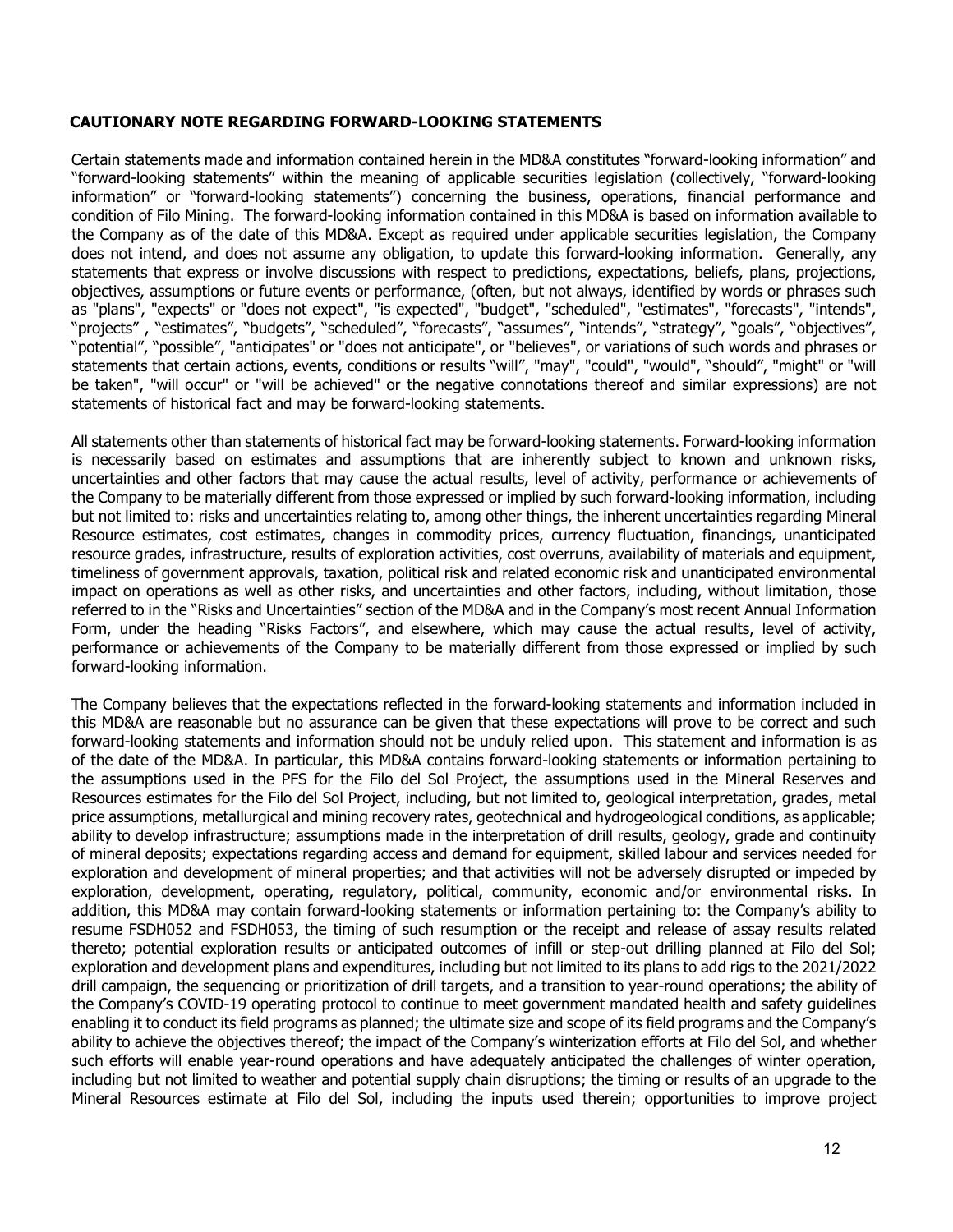economics; the success of future exploration activities; potential for resource expansion; potential for the discovery of new mineral deposits; ability to build shareholder value; expectations with regard to adding to Mineral Reserves or Resources through exploration; expectations with respect to the conversion of inferred resources to an indicated resources classification; ability to execute the planned work programs; estimation of commodity prices, Mineral Reserves and Resources, estimations of costs, and permitting timelines; ability to obtain surface rights and property interests; currency exchange rate fluctuations; requirements for additional capital; government regulation of mining activities; environmental risks; unanticipated reclamation expenses; title disputes or claims; limitations on insurance coverage; and other risks and uncertainties.

Forward-looking information is based on certain assumptions that the Company believes are reasonable, including that the current price of and demand for commodities will be sustained or will improve, the supply of commodities will remain stable, that the general business and economic conditions will not change in a material adverse manner, that financing will be available if and when needed on reasonable terms and that the Company will not experience any material labour dispute, accident, or failure of plant or equipment. These factors are not, and should not be construed as being, exhaustive. Although the Company has attempted to identify important factors that would cause actual results to differ materially from those contained in forward-looking information, there may be other factors that cause results not to be as anticipated, estimated, or intended. There can be no assurance that such statements will prove to be accurate, as the Company's actual results and future events could differ materially from those anticipated in such statements, as a result of the factors discussed in the "Risk and Uncertainties" section of this MD&A, and elsewhere, and in the "Risk Factors" section of the Company's most recent Annual Information Form, which is available under the Company's profile on SEDAR at www.sedar.com. All of the forward-looking information contained in this document is qualified by these cautionary statements. Readers are cautioned not to place undue reliance on forwardlooking information due to the inherent uncertainty thereof.

Statements relating to "Mineral Resources" are deemed to be forward looking information, as they involve the implied assessment, based on certain estimates and assumptions, that the Mineral Resources described can be profitably produced in the future.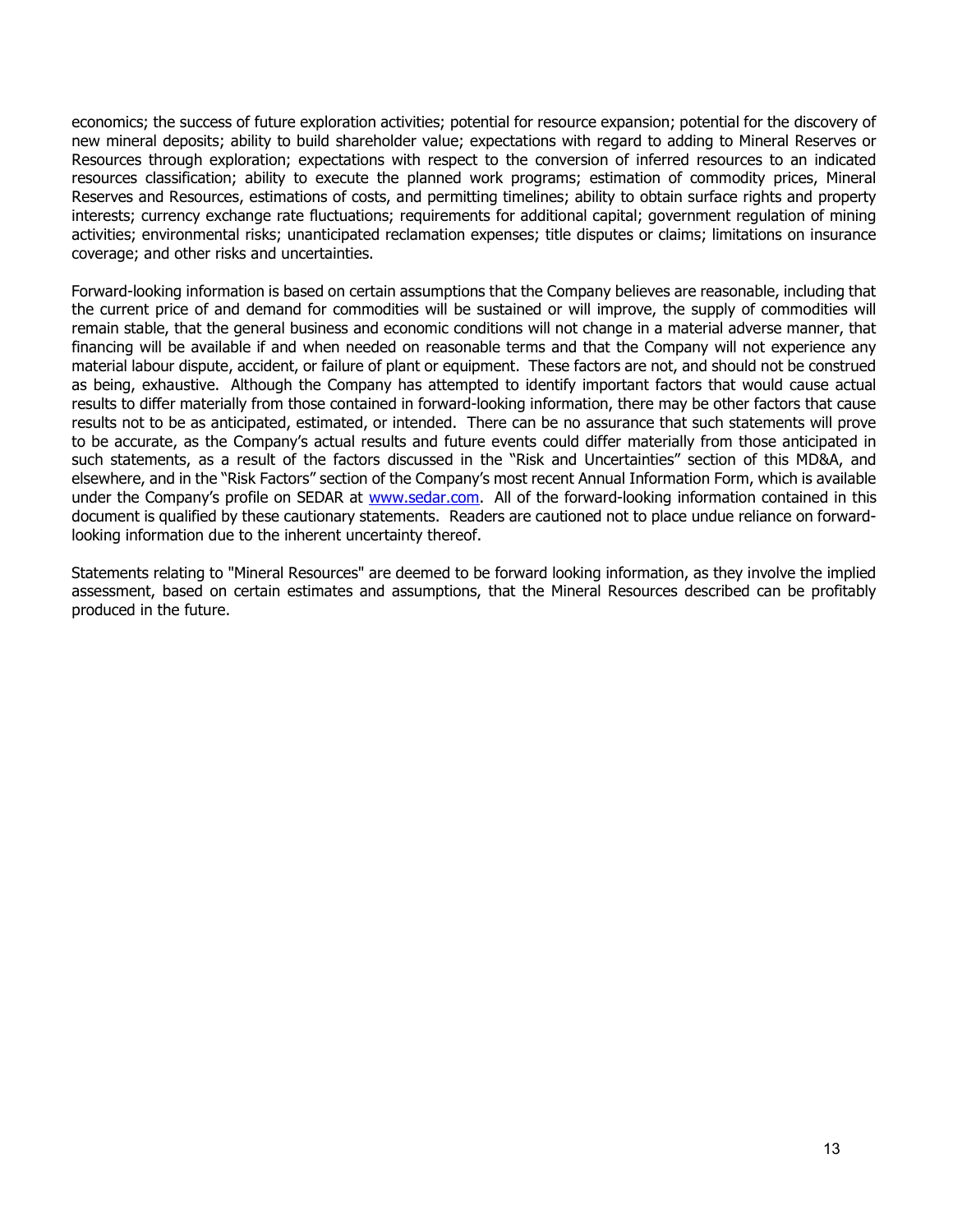#### Filo Mining Corp. Condensed Interim Consolidated Statements of Financial Position (Expressed in Canadian Dollars) (Unaudited)

|                | September 30,    | December 31,                                                                                                                                                                  |  |  |
|----------------|------------------|-------------------------------------------------------------------------------------------------------------------------------------------------------------------------------|--|--|
|                |                  | 2020                                                                                                                                                                          |  |  |
|                |                  |                                                                                                                                                                               |  |  |
|                |                  |                                                                                                                                                                               |  |  |
|                | \$               | \$<br>36,326,118                                                                                                                                                              |  |  |
| $\overline{4}$ | 410,666          | 810,243                                                                                                                                                                       |  |  |
|                | 23,346,762       | 37,136,361                                                                                                                                                                    |  |  |
|                |                  |                                                                                                                                                                               |  |  |
|                |                  | 12,275                                                                                                                                                                        |  |  |
| $\overline{4}$ |                  | 1,656,495                                                                                                                                                                     |  |  |
| 5              |                  | 8,857,401                                                                                                                                                                     |  |  |
|                |                  | 10,526,171                                                                                                                                                                    |  |  |
|                |                  |                                                                                                                                                                               |  |  |
|                | 33,035,536       | 47,662,532                                                                                                                                                                    |  |  |
|                |                  |                                                                                                                                                                               |  |  |
|                |                  |                                                                                                                                                                               |  |  |
|                |                  |                                                                                                                                                                               |  |  |
|                |                  | 4,097,835                                                                                                                                                                     |  |  |
|                |                  | 13,013                                                                                                                                                                        |  |  |
|                |                  | 4,110,848                                                                                                                                                                     |  |  |
|                |                  |                                                                                                                                                                               |  |  |
|                |                  |                                                                                                                                                                               |  |  |
|                |                  | 166,119,611                                                                                                                                                                   |  |  |
|                |                  | 9,763,491                                                                                                                                                                     |  |  |
|                |                  | (130, 693, 363)                                                                                                                                                               |  |  |
|                |                  | (1,638,055)                                                                                                                                                                   |  |  |
|                |                  | 43,551,684                                                                                                                                                                    |  |  |
|                |                  |                                                                                                                                                                               |  |  |
|                |                  | \$47,662,532                                                                                                                                                                  |  |  |
|                | <b>Note</b><br>7 | 2021<br>22,936,096<br>1,403,912<br>8,284,862<br>9,688,774<br>4,645,790<br>4,645,790<br>176,384,694<br>9,072,305<br>(155,059,663)<br>(2,007,590)<br>28,389,746<br>\$33,035,536 |  |  |

The accompanying notes are an integral part of these condensed interim consolidated financial statements.

On behalf of the Board:

/s/Alessandro Bitelli /s/James Beck Director Director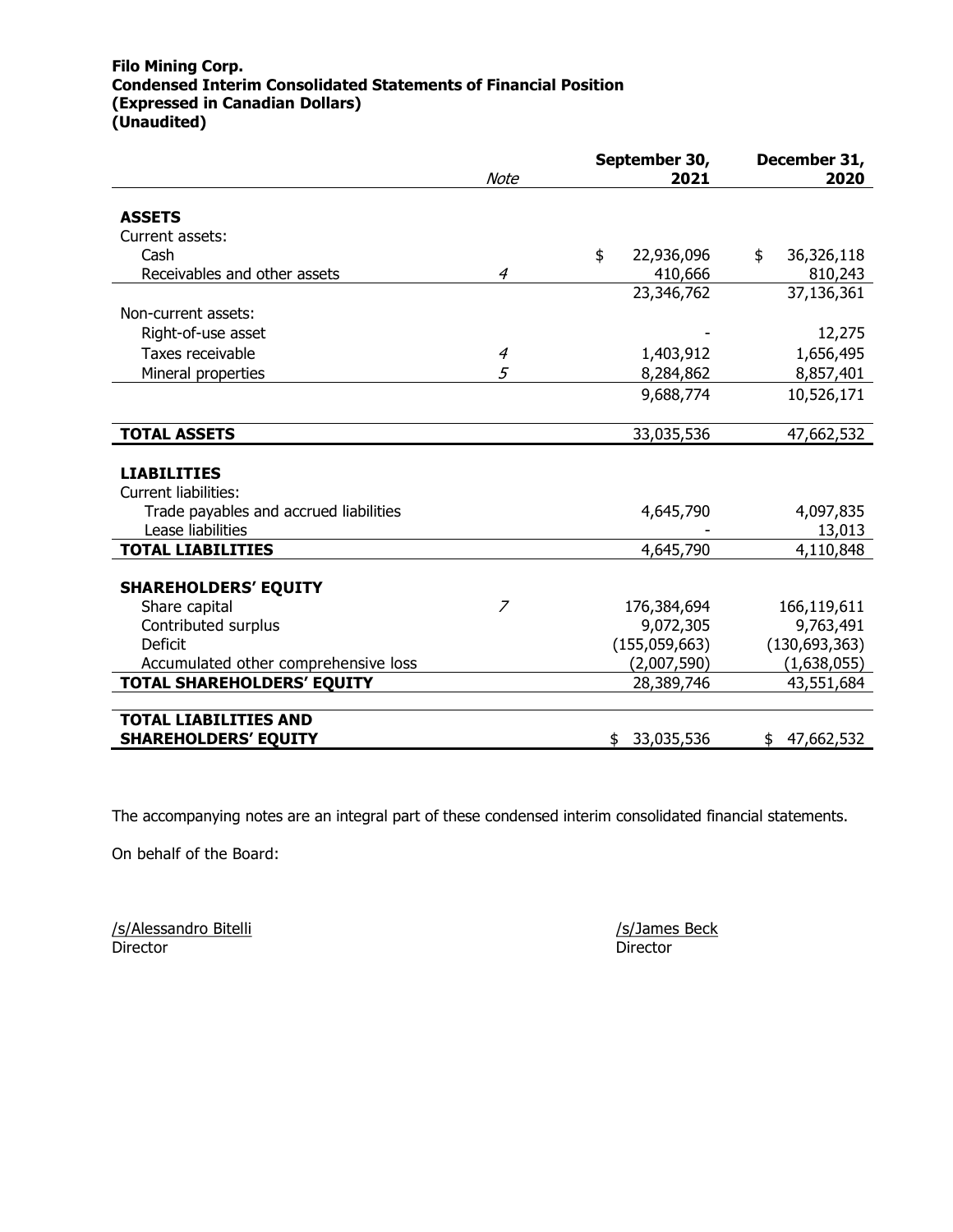## Filo Mining Corp. Condensed Interim Consolidated Statements of Comprehensive Loss (Expressed in Canadian Dollars) (Unaudited)

|                                                       |                |                                        | <b>Three months ended</b><br>September 30, |                       | <b>Nine months ended</b><br>September 30, |
|-------------------------------------------------------|----------------|----------------------------------------|--------------------------------------------|-----------------------|-------------------------------------------|
|                                                       | Note           | 2021                                   | 2020                                       | 2021                  | 2020                                      |
| <b>Expenses</b>                                       |                |                                        |                                            |                       |                                           |
| Exploration and project investigation                 | 9              | \$8,695,705                            | \$969,051                                  | \$30,572,513          | \$14,841,455                              |
| General and administration:                           |                |                                        |                                            |                       |                                           |
| Salaries and benefits                                 |                | 1,372,642                              | 830,383                                    | 1,869,227             | 1,298,501                                 |
| Share-based compensation                              | 8c             | 1,491,058                              | 762,812                                    | 1,971,705             | 1,446,298                                 |
| Management fees                                       |                | 32,025                                 | 39,880                                     | 96,075                | 140,080                                   |
| Professional fees                                     |                | 52,223                                 | 12,774                                     | 104,231               | 88,886                                    |
| Travel                                                |                | 4,520                                  | $\overline{\phantom{a}}$                   | 4,693                 | 12,992                                    |
| Promotion and public relations                        |                | 77,149                                 | 38,164                                     | 205,540               | 300,065                                   |
| Office and general                                    |                | 72,787                                 | 11,842                                     | 184,145               | 106,797                                   |
| <b>Operating loss</b>                                 |                | 11,798,109                             | 2,664,906                                  | 35,008,129            | 18,235,074                                |
|                                                       |                |                                        |                                            |                       |                                           |
| <b>Other expenses</b>                                 |                |                                        |                                            |                       |                                           |
| Financing costs                                       |                | 32                                     | 22,349                                     | 338                   | 30,737                                    |
| Net monetary gain                                     | $\mathfrak{Z}$ | (111, 751)                             | (6, 870)                                   | (122, 272)            | (150, 863)                                |
| Gain on use of marketable securities                  | 12             | (2,536,856)                            | (168, 638)                                 | (10, 590, 513)        | (2,695,407)                               |
| Other foreign exchange loss (gain)                    |                | (7, 776)                               | (1,990)                                    | 72,003                | (65, 561)                                 |
| Other expenses (recoveries)                           |                |                                        |                                            | (1, 385)              | 253,734                                   |
| <b>Net loss</b>                                       |                | 9,141,758                              | 2,509,757                                  | 24,366,300            | 15,607,714                                |
|                                                       |                |                                        |                                            |                       |                                           |
| <b>Other comprehensive loss</b>                       |                |                                        |                                            |                       |                                           |
| Items that may be reclassified                        |                |                                        |                                            |                       |                                           |
| subsequently to net loss:                             |                |                                        |                                            |                       |                                           |
| Foreign currency translation adjustment               |                | 395,822                                | (101, 183)                                 | 544,532               | 39,252                                    |
|                                                       | $\mathfrak{Z}$ |                                        |                                            |                       |                                           |
| Impact of hyperinflation<br><b>Comprehensive loss</b> |                | (38, 283)<br>$\overline{\$}$ 9,499,297 | 164,707<br>\$2,573,281                     | (174, 997)            | 118,423<br>\$15,765,389                   |
|                                                       |                |                                        |                                            | \$24,735,835          |                                           |
|                                                       |                |                                        |                                            |                       |                                           |
| <b>Basic and diluted loss per common</b>              |                |                                        |                                            |                       |                                           |
| share                                                 |                | \$<br>0.08                             | \$<br>0.02                                 | 0.22<br>$\frac{1}{2}$ | \$<br>0.17                                |
|                                                       |                |                                        |                                            |                       |                                           |
| Weighted average common shares<br>outstanding         |                | 113,307,690                            | 103,660,907                                | 112,125,197           | 93,403,509                                |

The accompanying notes are an integral part of these condensed interim consolidated financial statements.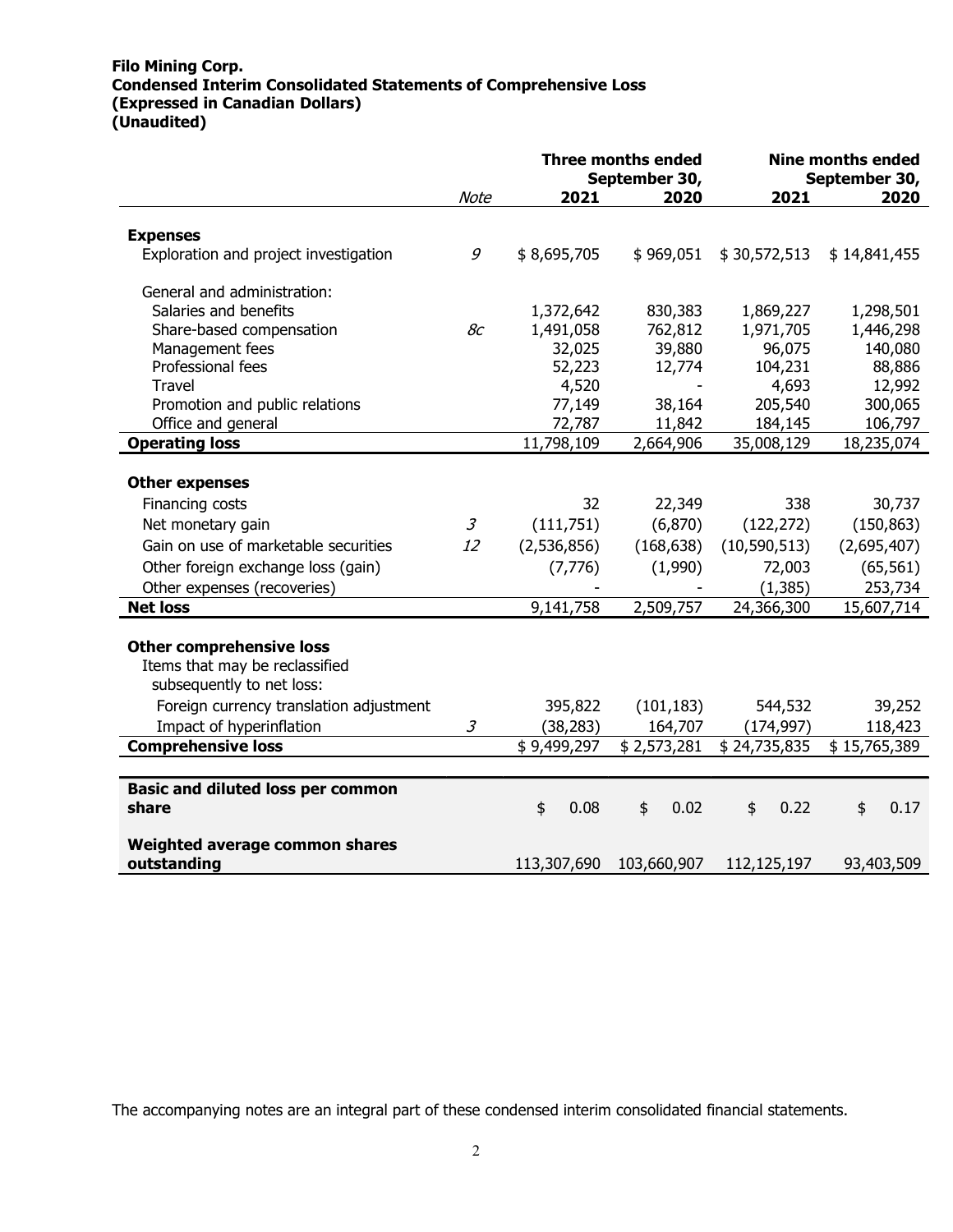## Filo Mining Corp. Condensed Interim Consolidated Statements of Cash Flows (Expressed in Canadian Dollars) (Unaudited)

|                                                   |             |                      | <b>Nine months ended</b> |
|---------------------------------------------------|-------------|----------------------|--------------------------|
|                                                   | <b>Note</b> | 2021                 | September 30,<br>2020    |
|                                                   |             |                      |                          |
| Cash flows used in operating activities           |             |                      |                          |
| Net loss for the period                           |             | \$<br>(24, 366, 300) | \$(15,607,714)           |
| Items not involving cash:                         |             |                      |                          |
| Share-based compensation                          | 8c          | 2,626,088            | 1,822,235                |
| Financing costs                                   |             | 338                  | 30,737                   |
| Net monetary loss                                 |             | 503,437              | 71,939                   |
| Unrealized foreign exchange loss (gain)           |             | 28,249               | (52, 914)                |
| Net changes in working capital items:             |             |                      |                          |
| Receivables and other                             |             | 338,867              | 705,932                  |
| Trade payables and accrued liabilities            |             | 1,014,301            | (2,486,648)              |
|                                                   |             | (19, 855, 020)       | (15, 516, 433)           |
|                                                   |             |                      |                          |
| <b>Cash flows from (for) financing activities</b> |             |                      |                          |
| Proceeds from equity financings, net              |             |                      | 40,507,116               |
| Drawdown of credit facilities                     |             |                      | 1,350,960                |
| Repayment of credit facilities                    |             |                      | (1,349,900)              |
| Share issuance from option exercise               |             | 6,947,809            |                          |
| Repayment of lease liabilities                    |             | (12, 738)            | (55, 428)                |
|                                                   |             | 6,935,071            | 40,452,748               |
|                                                   |             |                      |                          |
| <b>Cash flows for investing activities</b>        |             |                      |                          |
| Mineral properties and related expenditures       | 5           |                      | (207, 501)               |
|                                                   |             |                      | (207, 501)               |
|                                                   |             |                      |                          |
| Effect of exchange rate change on cash            |             | (470, 073)           | 90,628                   |
|                                                   |             |                      |                          |
| Increase (decrease) in cash during the period     |             | (13,390,022)         | 24,819,442               |
|                                                   |             | \$                   |                          |
| Cash, beginning of period                         |             | 36,326,118           | \$<br>13,753,440         |
| Cash, end of period                               |             | \$<br>22,936,096     | \$<br>38,572,882         |

The accompanying notes are an integral part of these condensed interim consolidated financial statements.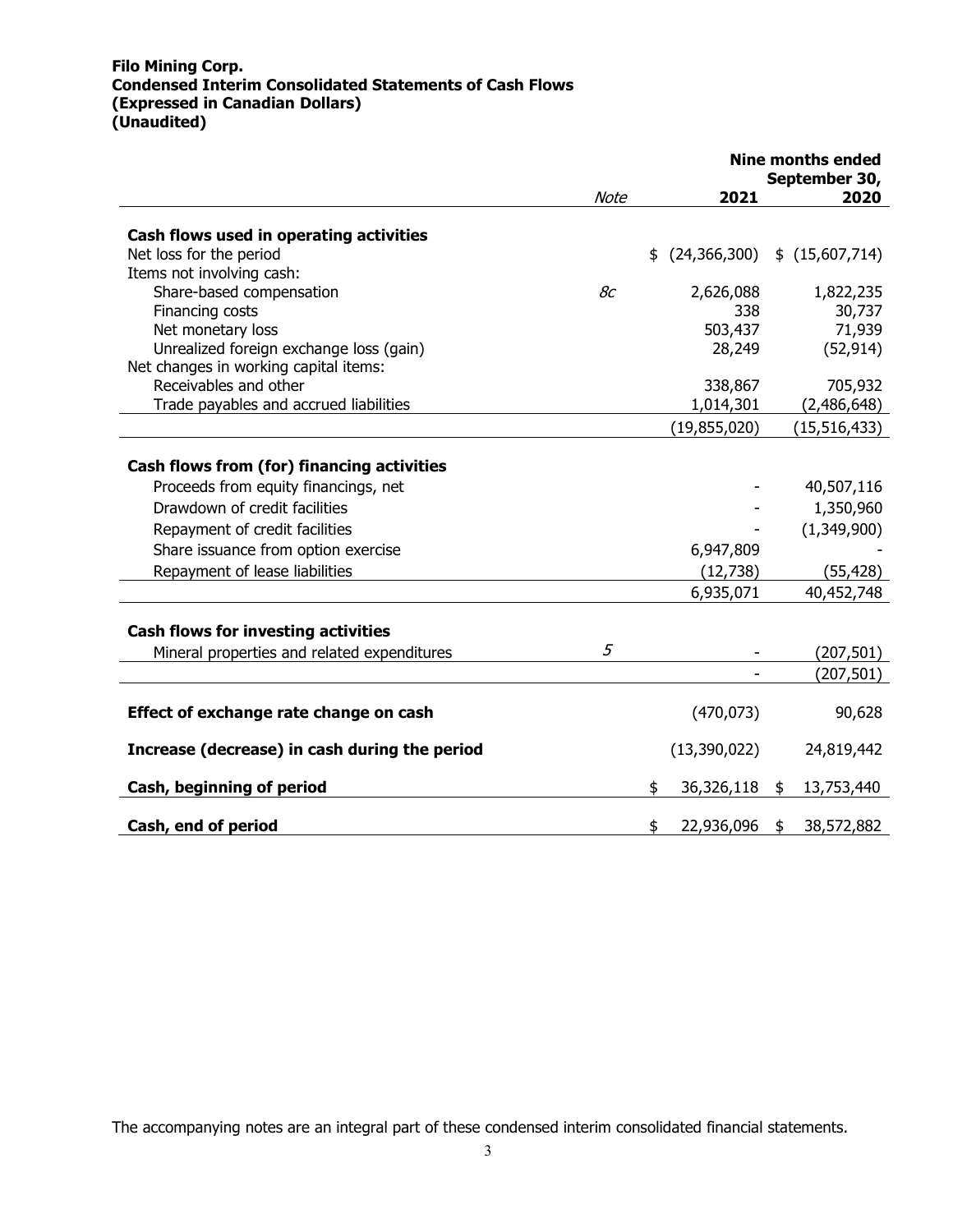## Filo Mining Corp. Condensed Interim Consolidated Statements of Changes in Equity (Expressed in Canadian Dollars) (Unaudited)

|                                                                                                              | Note | Number of<br><b>Shares</b> | <b>Share Capital</b>    |    | <b>Contributed</b><br><b>Surplus</b> | <b>Deficit</b>        | <b>Accumulated</b><br><b>Other</b><br><b>Comprehensive</b><br>Loss | <b>Total</b><br>Shareholders'<br><b>Equity</b> |
|--------------------------------------------------------------------------------------------------------------|------|----------------------------|-------------------------|----|--------------------------------------|-----------------------|--------------------------------------------------------------------|------------------------------------------------|
| Balance, January 1, 2020<br>Share-based compensation                                                         |      | 88,218,451                 | 125,577,816<br>\$.      | \$ | 7,729,168<br>1,822,235               | (111, 814, 641)<br>\$ | \$<br>(1,368,233)                                                  | \$<br>20,124,110<br>1,822,235                  |
| Shares issued pursuant to the equity<br>financings                                                           |      | 22,538,235                 | 41,695,735              |    |                                      |                       |                                                                    | 41,695,735                                     |
| Share issuance costs<br>Shares issued pursuant to credit facilities<br>Net loss and other comprehensive loss |      | 14,084                     | (1, 188, 619)<br>27,379 |    |                                      | (15,607,714)          | (157,675)                                                          | (1, 188, 619)<br>27,379<br>(15,765,389)        |
| <b>Balance, September 30, 2020</b>                                                                           |      | 110,770,770                | \$166,112,311           | S  | 9,551,403                            | \$(127, 422, 355)     | \$ (1,525,908)                                                     | 46,715,451                                     |
| Balance, January 1, 2021<br>Share-based compensation<br>Shares issued pursuant to stock option               | 8c   | 110,770,770                | \$166,119,611           | \$ | 9,763,491<br>2,626,088               | \$(130,693,363)       | \$<br>(1,638,055)                                                  | \$43,551,684<br>2,626,088                      |
| exercises<br>Net loss and other comprehensive loss                                                           | 8b   | 3,030,537                  | 10,265,083              |    | (3,317,274)                          | (24,366,300)          | (369,535)                                                          | 6,947,809<br>(24,735,835)                      |
| <b>Balance, September 30, 2021</b>                                                                           |      | 113,801,307                | \$176,384,694           |    | 9,072,305                            | \$(155,059,663)       | (2,007,590)                                                        | \$28,389,746                                   |

The accompanying notes are an integral part of these condensed interim consolidated financial statements.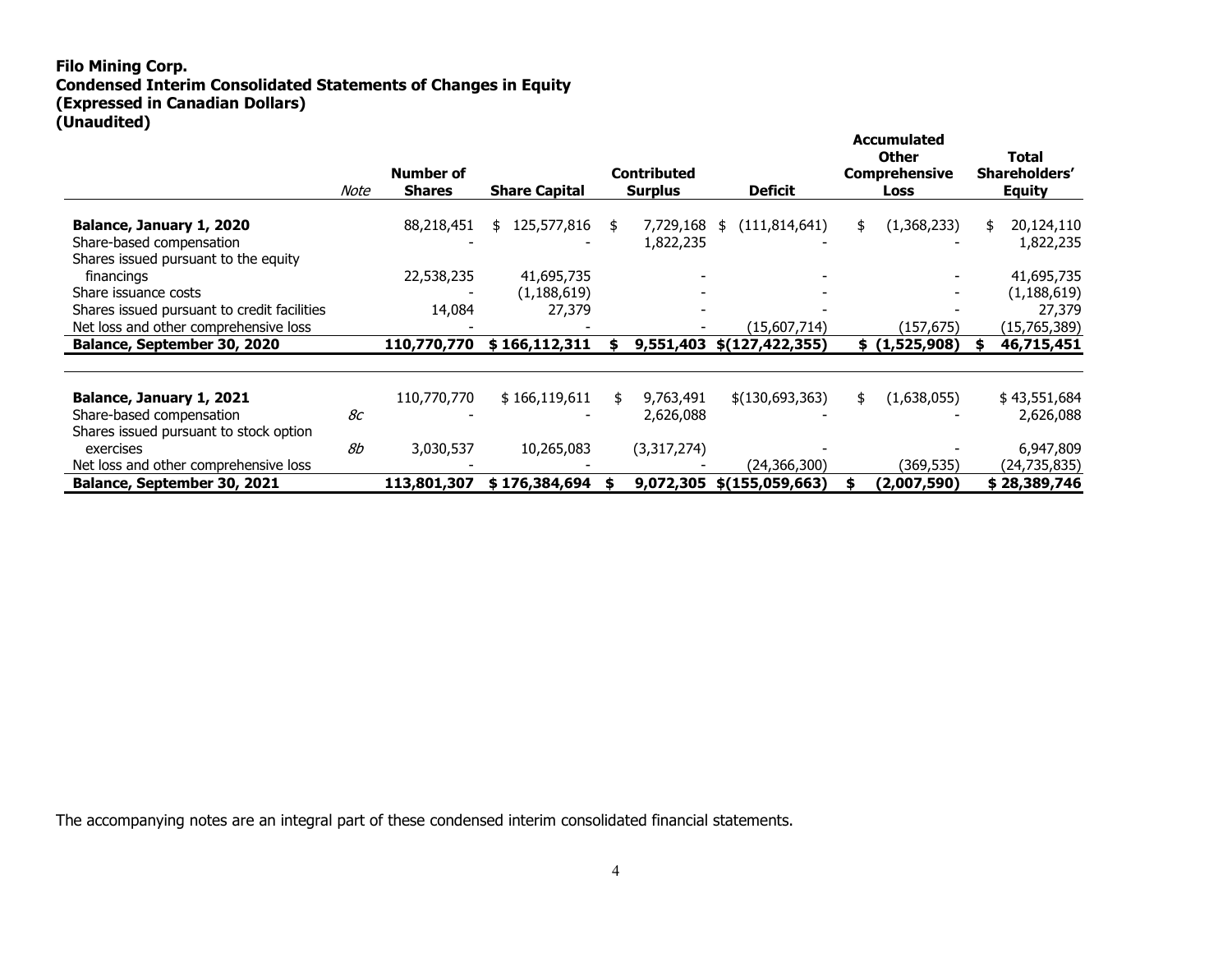### 1. NATURE OF OPERATIONS

Filo Mining Corp. (the "Company" or "Filo Mining") was incorporated on May 12, 2016 under the Canada Business Corporations Act in connection with the plan of arrangement to reorganize Josemaria Resources Inc. ("Josemaria", formerly NGEx Resources Inc.), which was completed on August 16, 2016.

The Company's principal business activities are the exploration and development of the Filo del Sol and Tamberias properties, which are comprised of adjacent mineral titles in San Juan Province, Argentina and Region III, Chile. Its registered office is located at Suite 2000, 885 West Georgia Street, Vancouver, British Columbia, V6C 3E8, Canada. The Company's common shares traded on the TSX Venture Exchange under the symbol "FIL" until September 30, 2021, at which point it was voluntarily delisted in order for the Company's common shares to trade on the Toronto Stock Exchange under the same symbol effective October 1, 2021. In addition, the Company's common shares trade on the NASDAQ First North Growth Market under the symbol "FIL" and on the OTCQX under the symbol "FLMMF".

## 2. BASIS OF PRESENTATION

These condensed interim consolidated financial statements have been prepared in accordance with International Financial Reporting Standards ("IFRS"), as issued by the International Accounting Standards Board ("IASB"), applicable to the preparation of condensed interim consolidated financial statements, including IAS 34, Interim Financing Reporting. Accordingly, certain disclosures included in the annual financial statements prepared in accordance with IFRS have been condensed or omitted, and these condensed interim consolidated financial statements should be read in conjunction with the Company's audited consolidated financial statements for the year ended December 31, 2020. In preparation of these condensed interim consolidated financial statements, the Company has consistently applied the same accounting policies as disclosed in Note 3 to the audited consolidated financial statements for the year ended December 31, 2020.

These condensed interim consolidated financial statements were authorized for issuance by the Board of Directors of the Company on November 12, 2021.

### 3. HYPERINFLATION

Argentina was designated a hyperinflationary economy as of July 1, 2018 for accounting purposes.

Accordingly, the application of hyperinflation accounting has been applied to the Company's Argentine subsidiary's non-monetary assets and liabilities, shareholders' equity and comprehensive loss items from the transaction date when they were first recognized into the current purchasing power, which reflects a price index current at the end of the reporting period before being included in the consolidated financial statements. To measure the impact of hyperinflation on its financial position and results, the Company has elected to use the Wholesale Price Index (*Indice de Precios Mayoristas* or "IPIM") for periods up to December 31, 2016, and the Retail Price Index (*Indice de Precios al Consumidor* or "IPC") thereafter. These price indices have been recommended by the Government Board of the Argentine Federation of Professional Councils of Economic Sciences.

As the consolidated financial statements of the Company have been previously presented in Canadian dollars, a stable currency, the comparative period amounts do not require restatement.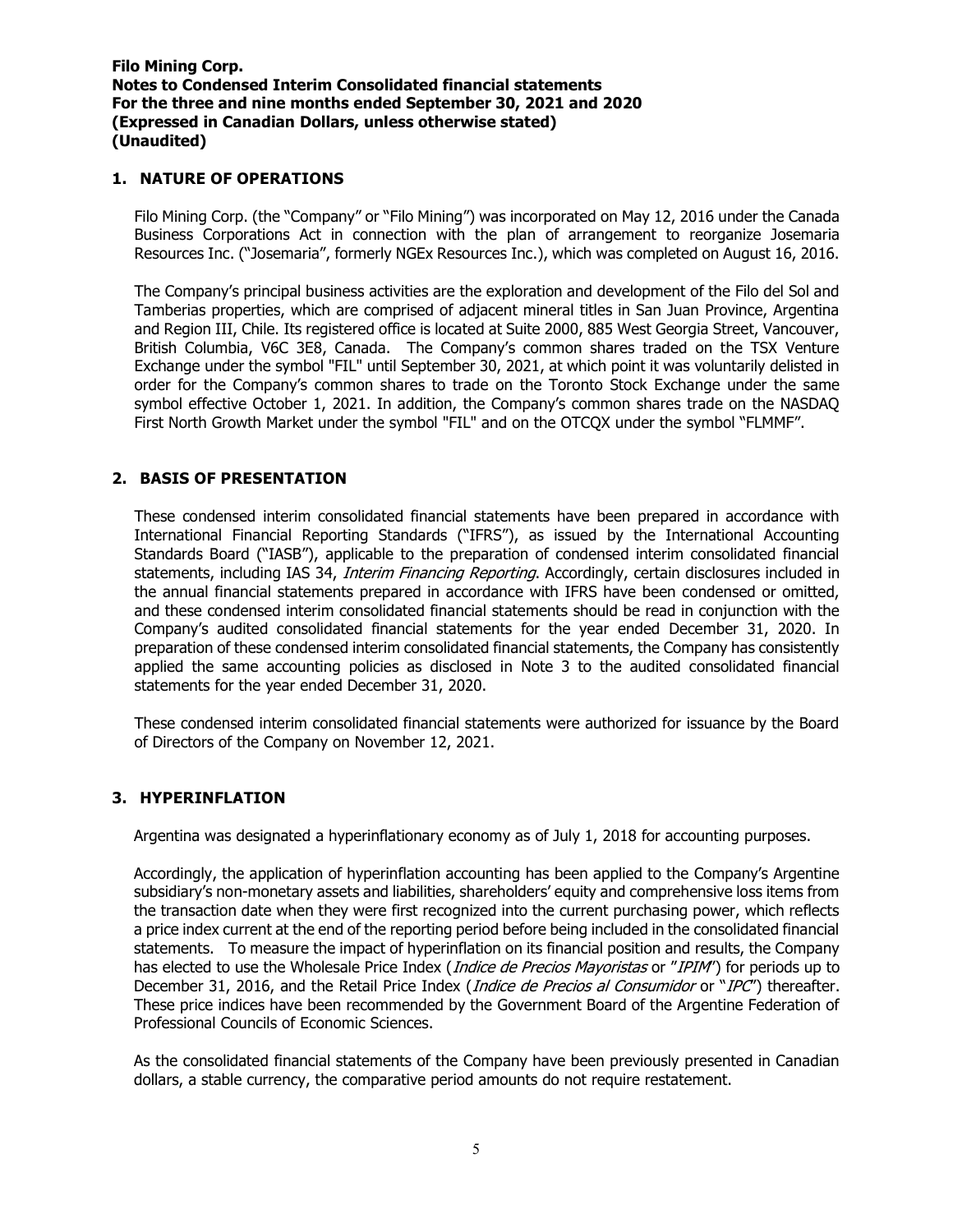The Company recognized gains of \$38,283 and \$174,997, respectively, for the three and nine months ended September 30, 2021 (2020: losses of \$164,707 and \$118,423, respectively) in relation to the impact of hyperinflation within other comprehensive income, which is primarily the result of continued inflation, and depreciation of the Argentine Peso relative to the Canadian dollar, from the time that funding was provided to the Argentine operating subsidiary during the three and nine months ended September 30, 2021 to the end of the period.

As a result of changes in the IPC and changes to the Company's net monetary position, the Company recognized net monetary gains of \$111,751 and \$122,272, respectively, for the three and nine months ended September 30, 2021 (2020: gains of \$6,870 and \$150,863, respectively), to adjust transactions recorded during the period into a measuring unit current as of September 30, 2021.

The level of the IPC at September 30, 2021 was 528.5 (December 31, 2020: 385.9), which represents an increase of approximately 37% over the IPC at December 31, 2020, and an approximate 13% increase over the average level of the IPC during the nine months ended September 30, 2021.

| September 30,<br>2021 | December 31,<br>2020 |
|-----------------------|----------------------|
|                       |                      |
|                       |                      |
| 26,443                | 165,043              |
| 79,688                | 347,870              |
| 304,535               | 297,330              |
| 410,666               | 810,243              |
|                       |                      |
| 1,403,912             | 1,656,495            |
| 1,403,912             | 1,656,495            |
|                       |                      |

# 4. RECEIVABLES AND OTHER ASSETS

Pursuant to regulations, the Company is entitled to a refund of certain value added taxes ("VAT") paid in Argentina. While the Company continues to expect full payment of the amounts claimed, the timing of receipt of the refunds has become increasingly uncertain. Accordingly, the corresponding taxes receivable balance has been classified as non-current.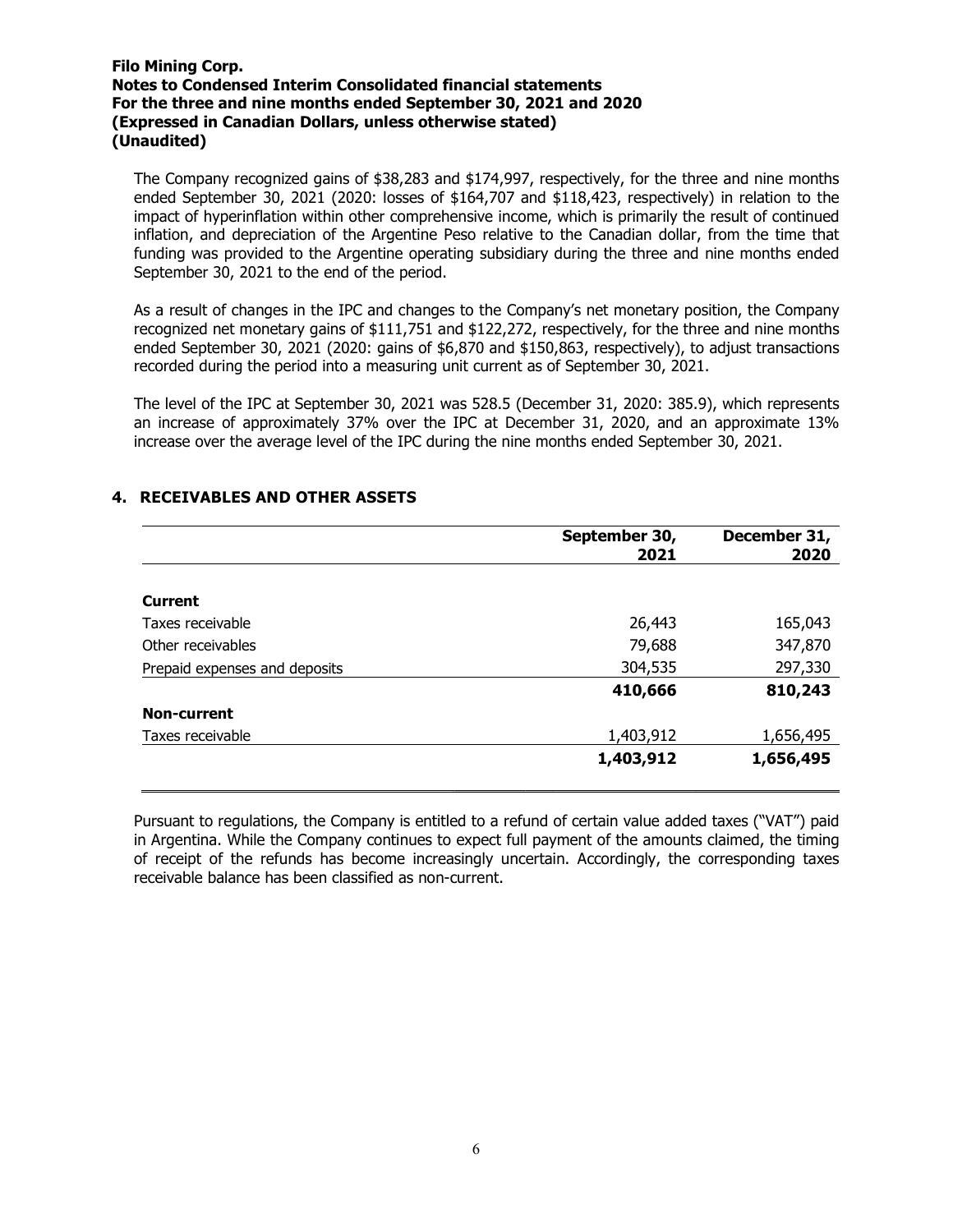#### 5. MINERAL PROPERTIES

|                                              | Filo del Sol | <b>Tamberias</b> | Total       |
|----------------------------------------------|--------------|------------------|-------------|
|                                              |              |                  |             |
| <b>January 1, 2020</b>                       | \$3,410,727  | \$3,901,493      | \$7,312,220 |
| Additions                                    |              | 1,465,136        | 1,465,136   |
| Adjustment for the impacts of hyperinflation | (25, 196)    |                  | (25, 196)   |
| Effect of foreign currency translation       |              | 105,241          | 105,241     |
| <b>December 31, 2020</b>                     | \$3,385,531  | \$5,471,870      | \$8,857,401 |
| Adjustment for the impacts of hyperinflation | 76,770       |                  | 76,770      |
| Effect of foreign currency translation       |              | (649,309)        | (649, 309)  |
| <b>September 30, 2021</b>                    | \$3,462,301  | \$4,822,561      | \$8,284,862 |

The Company's primary mineral property assets are the Filo del Sol and Tamberias properties (together, the "Filo del Sol Project"), which are comprised of adjacent mineral titles in San Juan Province, Argentina and Region III, Chile, and are 100% controlled by Filo Mining either through direct ownership or option agreements.

### Filo del Sol Property (San Juan Province, Argentina)

Sole ownership of the Filo del Sol property was acquired by Filo del Sol Exploracion S.A., a wholly owned subsidiary of the Company, in October 2014, through the acquisition of its then joint exploration partner's 40% interest in the property.

### Tamberias Property (Region III, Chile)

Through its wholly owned subsidiary, Frontera Chile Limitada, the Company is party to an option agreement with Compania Minera Tamberias SCM ("Tamberias SCM") whereby the Company can earn a 100% interest in the Tamberias property by making certain scheduled option payments. In addition, Tamberias SCM will retain a 1.5% net smelter royalty, which will be paid only after the Company has recovered all its exploration and development costs.

Pursuant to a series of amendments to the terms of the remaining option payments payable under the option agreement with Tamberias SCM, the last of which was executed on May 13, 2020 (the "Option Amendments"), the remaining option payments were rescheduled and extended through to June 30, 2026.

During the nine months ended September 30, 2021, the Company made payments totaling US\$900,000 pursuant to the Option Amendments. As at September 30, 2021, the Company's total remaining option payments were as follows: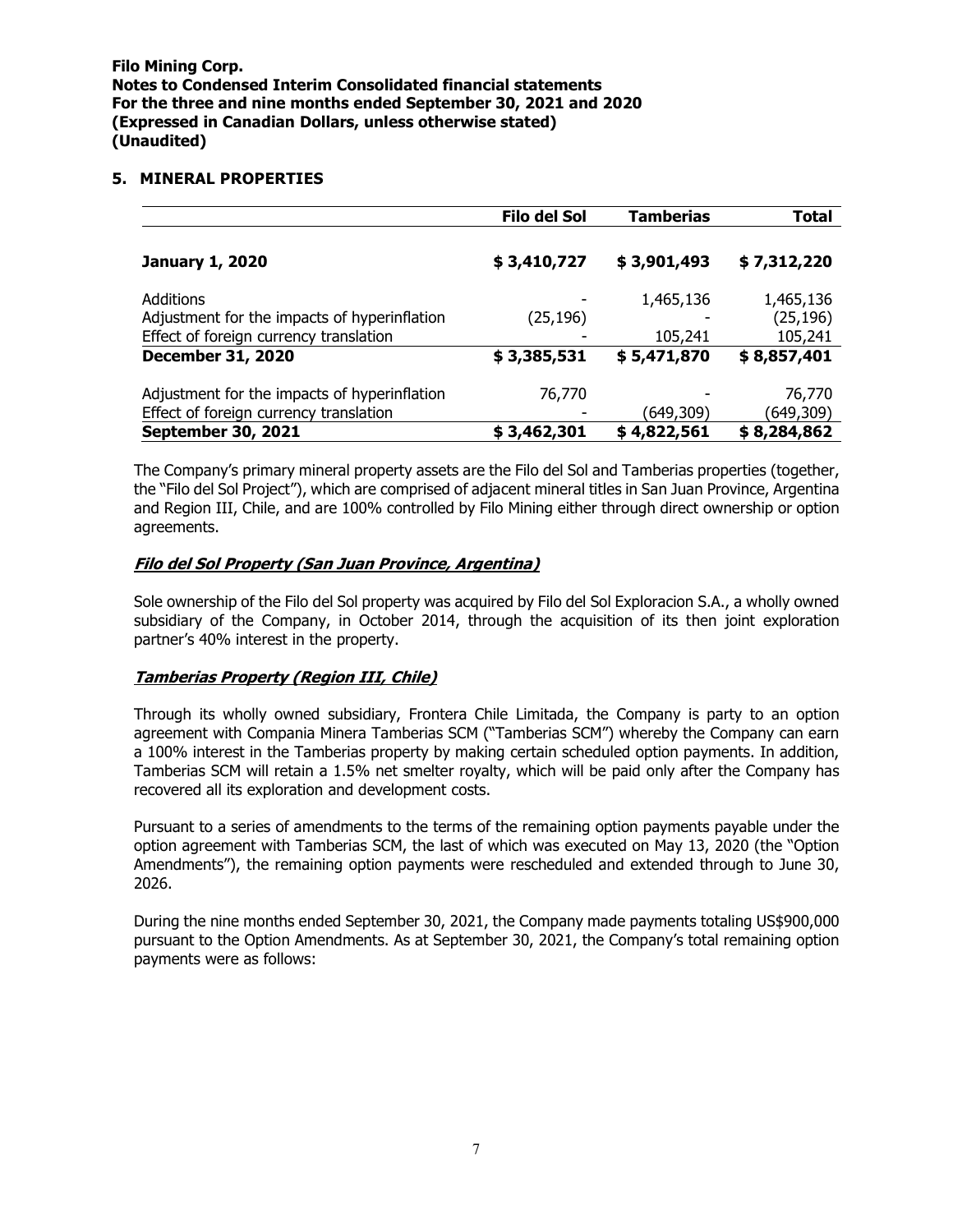| Payment by:   | <b>Amount</b><br>(US\$) |
|---------------|-------------------------|
| June 30, 2022 | 500,000                 |
| June 30, 2023 | 750,000                 |
| June 30, 2024 | 950,000                 |
| June 30, 2025 | 1,050,000               |
| June 30, 2026 | 12,000,000              |
|               | 15,250,000              |

### 6. CREDIT FACILITIES

In July 2020, the Company obtained an unsecured US\$5.0 million credit facility (the "July 2020 Facility") from Zebra Holdings and Investments S.à.r.l ("Zebra"), a related party of the Company by virtue of its shareholding in the Company in excess of 20%. In addition, Zebra reports its security holdings in the Company as a joint actor, as the term is defined by Canadian securities regulations, with Lorito Holdings S.à.r.l. ("Lorito"), and at the time of entering into the July 2020 Facility they collectively held more than 20% of the Company's issued and outstanding common shares.

As consideration for the July 2020 Facility, Zebra received 480 common shares each month, for every US\$50,000 in principal outstanding, prorated accordingly for the number of days outstanding.

During the nine months ended September 30, 2021, the Company made no draws against this facility (2020: US\$1,000,000) and it matured on July 12, 2021 with no amounts drawn or owing. No interest was payable in cash during its term.

# 7. SHARE CAPITAL

The Company has authorized an unlimited number of voting common shares without par value.

### 8. SHARE OPTIONS

#### a) Share option plan

The Company has a share option plan adopted by the Board of Directors on July 8, 2016 and amended May 12, 2017, which reserves an aggregate of 10% of the issued and outstanding shares of the Company for issuance upon the exercise of options granted. The granting, vesting and terms of the share options are at the discretion of the Board of Directors.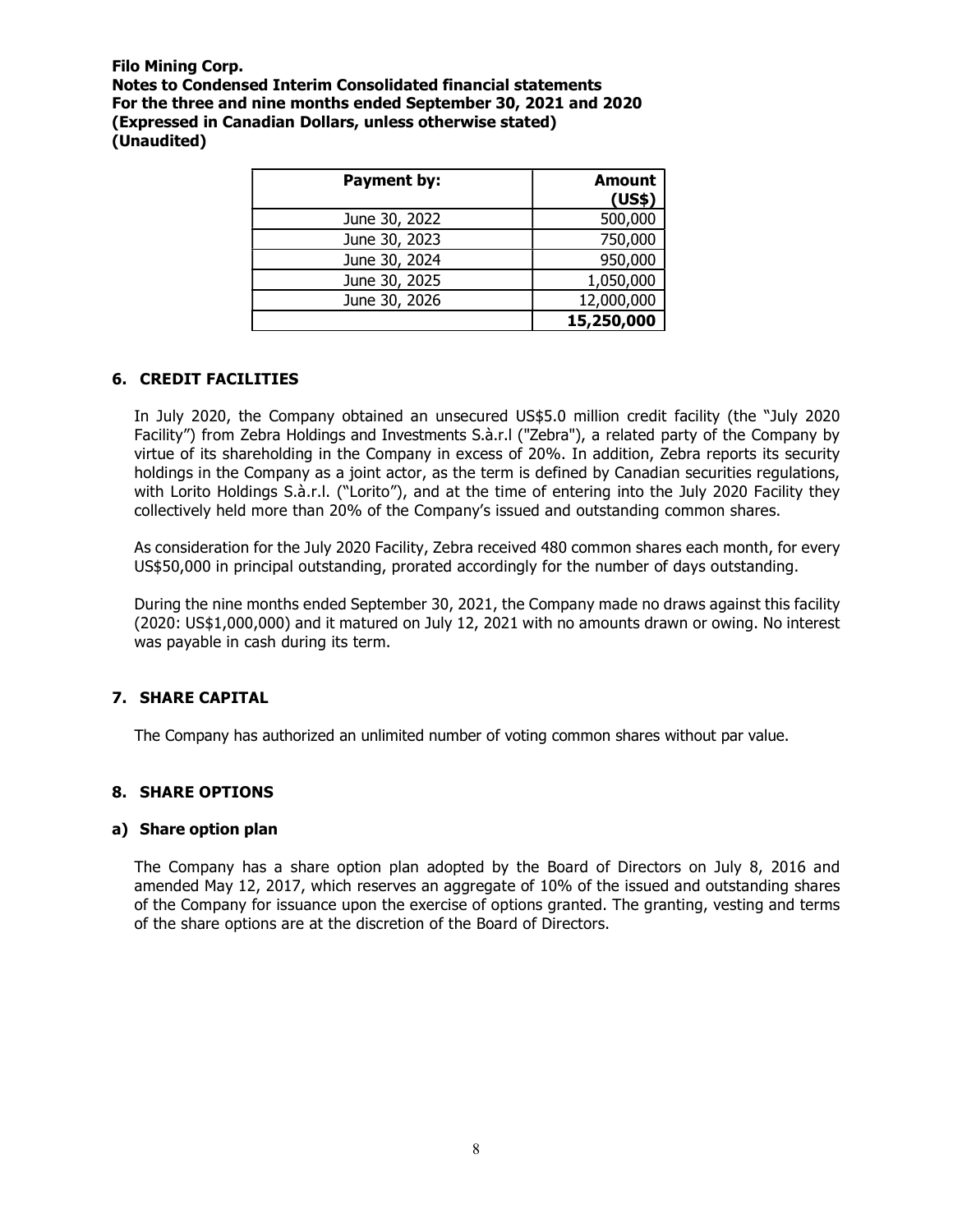#### b) Share options outstanding

Movements in the number of share options outstanding and their related weighted average exercise prices are as follows:

|                               | <b>Number of</b><br>shares issuable<br>pursuant to<br>share options | exercise price | Weighted<br>average<br>per share |
|-------------------------------|---------------------------------------------------------------------|----------------|----------------------------------|
| Balance at January 1, 2020    | 8,267,501                                                           | S              | 2.37                             |
| Options granted               | 1,450,000                                                           |                | 1.91                             |
| Expired or forfeited          | (261,667)                                                           |                | 2.53                             |
| Balance at December 31, 2020  | 9,455,834                                                           |                | 2.29                             |
| Options granted               | 1,067,000                                                           |                | 8.98                             |
| Exercised                     | (3,030,537)                                                         |                | 2.29                             |
| Balance at September 30, 2021 | 7,492,297                                                           |                | 3.25                             |

The weighted average share price on the exercise date for the share options exercised during the nine months ended September 30, 2021 was \$7.79.

On June 7, 2021, the Company granted a total of 15,000 share options to the newly appointed Vice President, Corporate Development and Investor Relations at an exercise price of \$11.00 per share. In addition, on August 18, 2021, the Company granted a total of 1,052,000 share options to the officers, employees, directors and other eligible persons at an exercise price of \$8.95 per share.

The Company uses the Black-Scholes option pricing model to estimate the fair value for all options granted and the resulting stock-based compensation. The weighted average assumptions used in this pricing model, and the resulting fair values per option, for the 1,067,000 share options granted during the nine months ended September 30, 2021, were as follows: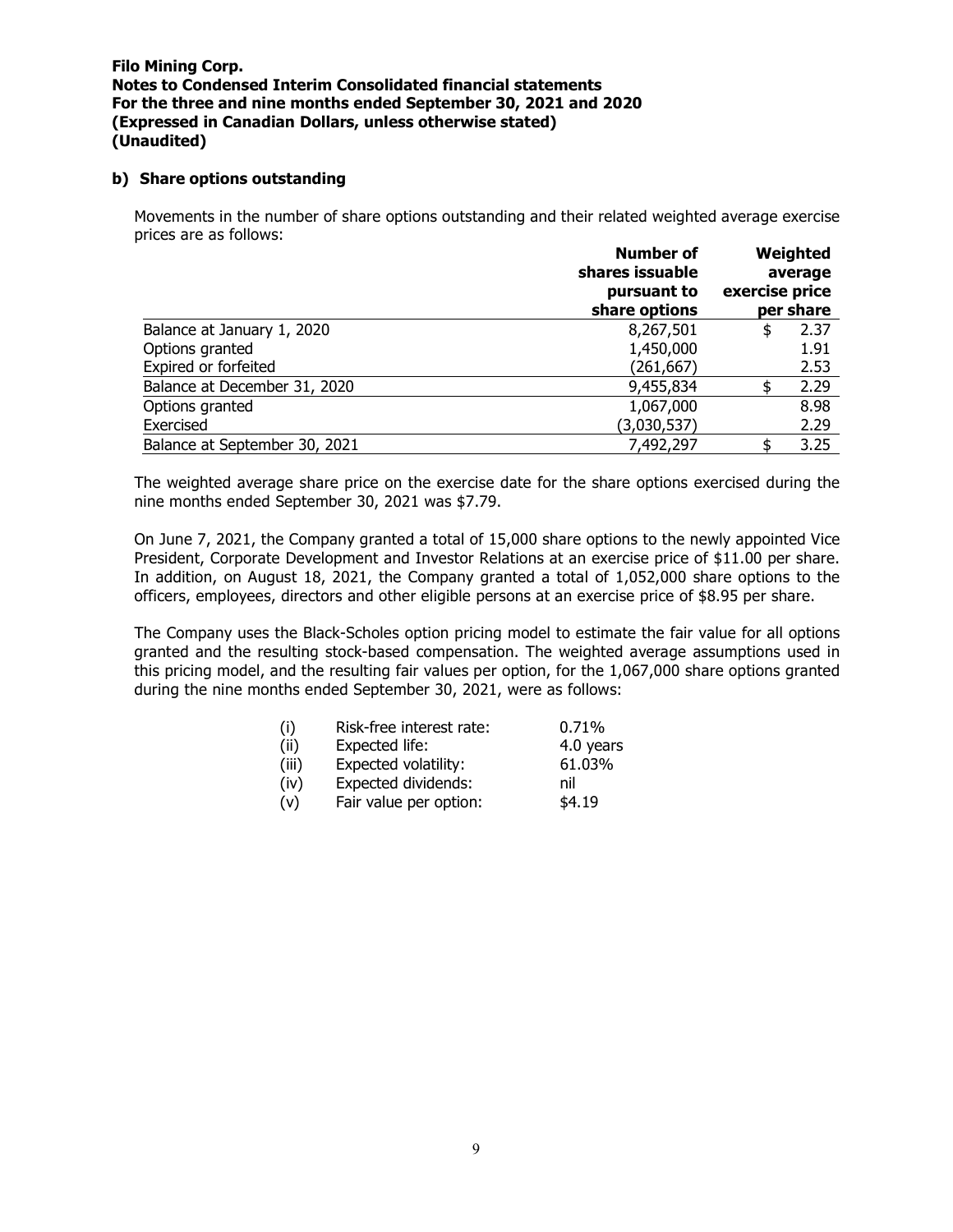|          | Outstanding options |             |          | Exercisable options |             |          |
|----------|---------------------|-------------|----------|---------------------|-------------|----------|
|          |                     | Weighted    |          |                     | Weighted    |          |
|          |                     | average     |          |                     | average     |          |
|          |                     | remaining   | Weighted |                     | remaining   | Weighted |
|          |                     | contractual | average  |                     | contractual | average  |
| Exercise | Options             | life        | exercise | Options             | life        | exercise |
| prices   | outstanding         | (Years)     | price    | exercisable         | (Years)     | price    |
| \$1.91   | 1,258,333           | 3.88        | \$1.91   | 775,001             | 3.88        | \$1.91   |
| \$2.00   | 1,030,200           | 0.18        | \$2.00   | 1,030,200           | 0.18        | \$2.00   |
| \$2.20   | 1,406,100           | 1.87        | \$2.20   | 1,406,100           | 1.87        | \$2.20   |
| \$2.50   | 1,128,333           | 0.95        | \$2.50   | 1,128,333           | 0.95        | \$2.50   |
| \$2.75   | 1,609,998           | 3.03        | \$2.75   | 873,332             | 3.03        | \$2.75   |
| \$8.95   | 1,044,333           | 4.88        | \$8.95   | 343,001             | 4.88        | \$8.95   |
| \$11.00  | 15,000              | 4.69        | \$11.00  | 5,000               | 4.69        | \$11.00  |
|          | 7,492,297           | 2.51        | \$3.25   | 5,560,967           | 2.02        | \$2.69   |

The following table details the share options outstanding and exercisable as at September 30, 2021:

#### c) Share-based compensation

|                                       | Three months ended<br>September 30, |         |           |           | Nine months ended<br>September 30, |
|---------------------------------------|-------------------------------------|---------|-----------|-----------|------------------------------------|
|                                       | 2021                                | 2020    | 2021      | 2020      |                                    |
| Exploration and project investigation | 548,651                             | 175,153 | 654,383   | 375,937   |                                    |
| General and administration            | 1,491,058                           | 762,812 | 1,971,705 | 1,446,298 |                                    |
|                                       | 2,039,709                           | 937,965 | 2,626,088 | 1,822,235 |                                    |

#### 9. EXPLORATION AND PROJECT INVESTIGATION

All exploration and project investigation costs are related to the Filo del Sol Project. Due to the geographic location of the Filo del Sol Project, the Company's business activities have historically fluctuated with the seasons, through increased drilling and other exploration activities during the summer months in South America. However, commencing in June 2021, the Company has undertaken winterization efforts which may allow for continuous, year-round field operations potentially reducing this seasonal fluctuation in exploration expenditures moving forward.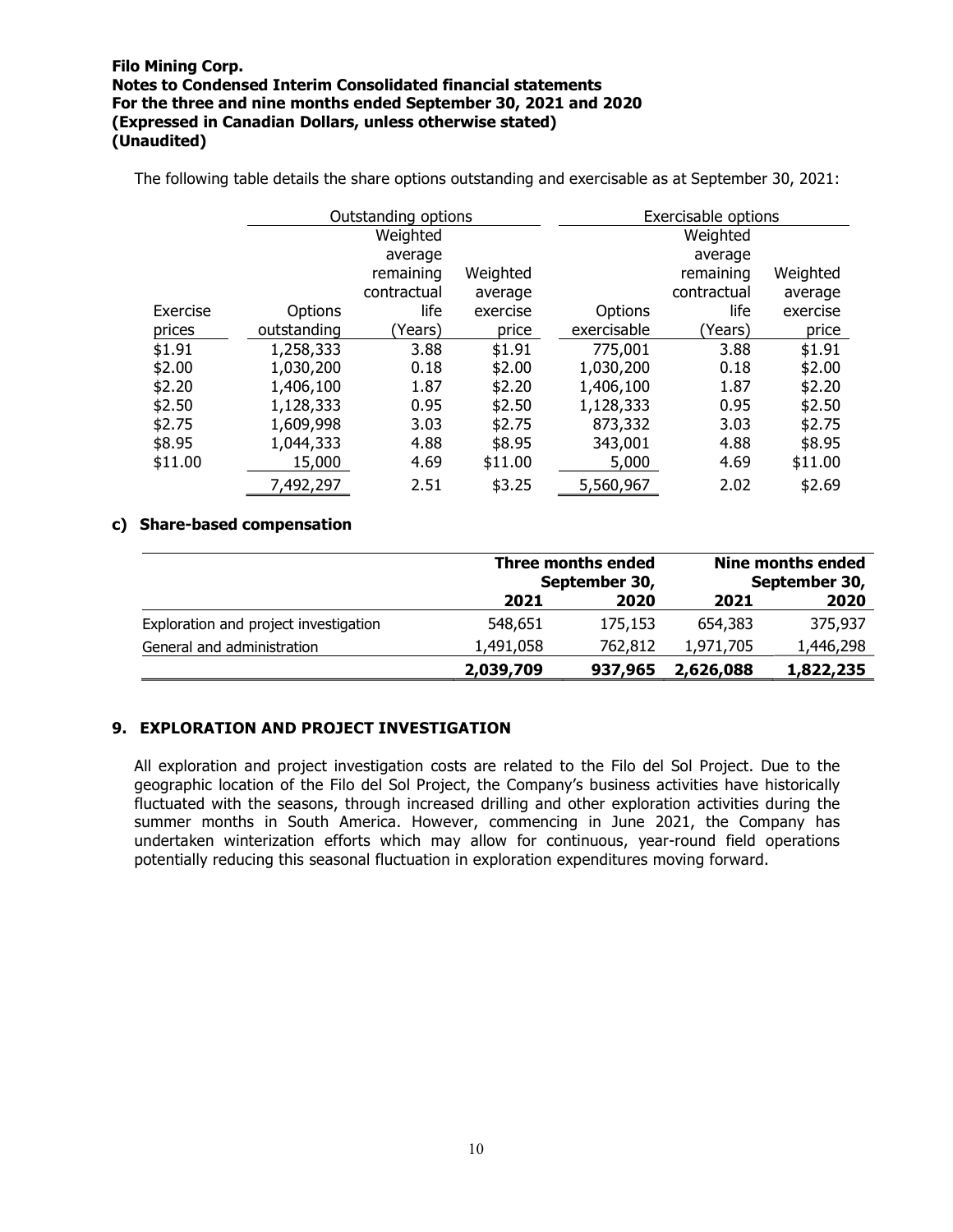The Company expensed the following exploration and project investigation costs, all incurred in relation to the Filo del Sol Project:

|                                                         | Three months ended<br>September 30, |         |            | Nine months ended<br>September 30, |
|---------------------------------------------------------|-------------------------------------|---------|------------|------------------------------------|
|                                                         | 2021                                | 2020    | 2021       | 2020                               |
| Land holding and access costs                           | 91,392                              | 8,675   | 115,052    | 26,767                             |
| Drilling, fuel, camp costs and field supplies           | 3,077,011                           | 113,582 | 14,712,657 | 7,402,945                          |
| Roadwork, travel and transport                          | 1,437,100                           | 14,539  | 4,114,329  | 1,708,344                          |
| Consultants, geochemistry and geophysics                | 259,937                             | 42,474  | 781,520    | 822,358                            |
| Environmental and community relations                   | 133,770                             | 29,197  | 610,606    | 390,759                            |
| VAT and other taxes                                     | 1,448,134                           | 68,851  | 5,232,505  | 2,447,665                          |
| Office, field and administrative salaries, overhead and |                                     |         |            |                                    |
| other administrative costs                              | 1,190,001                           | 516,580 | 2,710,870  | 1,666,680                          |
| COVID-19-related health and safety                      | 509,709                             | ۰       | 1,640,591  |                                    |
| Share-based compensation                                | 548,651                             | 175,153 | 654,383    | 375,937                            |
|                                                         | 8,695,705                           | 969,051 | 30,572,513 | 14,841,455                         |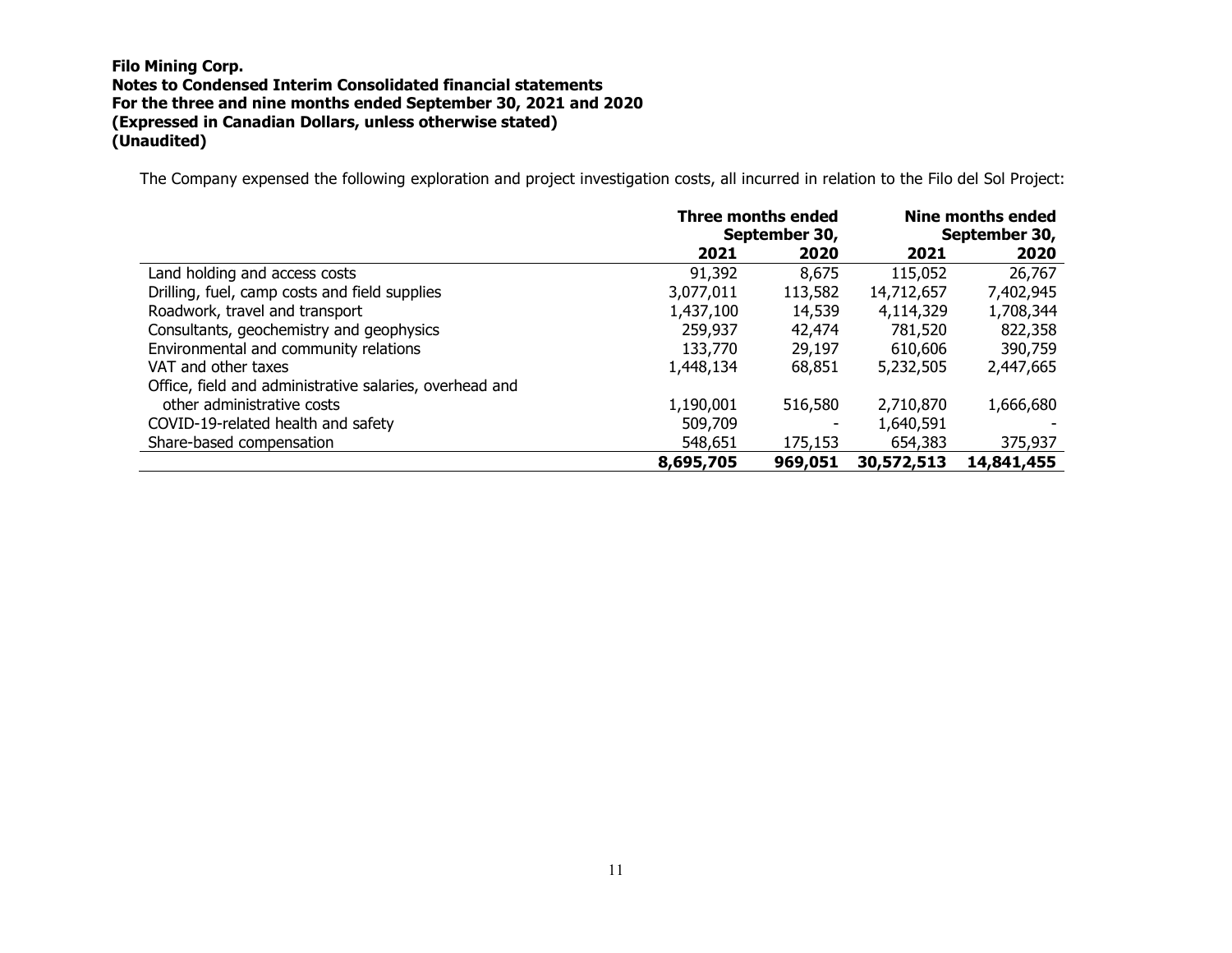## 10. RELATED PARTY TRANSACTIONS

Under the normal course of operations, the Company may undertake transactions or hold balances with related parties. Other than those related party transactions identified elsewhere in these condensed interim consolidated financial statements, the Company also engages with Josemaria and NGEx Minerals Ltd. ("NGEx Minerals"), related parties by way of directors, officers and shareholders in common. Bofill Mir & Alvarez Jana Abogados Ltda. ("BMJAL"), a Chilean legal firm, was also considered a related party of the Company until June 18, 2020, as a named partner of BMJAL was also concurrently a director of the Company until such date.

### a) Related party services

The Company has a cost sharing arrangement with Josemaria and NGEx Minerals. Under the terms of this arrangement, the Company provides management, technical, administrative and/or financial services (collectively, "Management Services") to Josemaria and NGEx Minerals, and vice versa. These transactions were incurred in the normal course of operations, and are summarized as follows:

|                                        | <b>Three months ended</b><br>September 30, |           | <b>Nine months ended</b><br>September 30, |            |
|----------------------------------------|--------------------------------------------|-----------|-------------------------------------------|------------|
|                                        | 2021                                       | 2020      | 2021                                      | 2020       |
| Management Services to Josemaria       | 35,222                                     | 179,658   | 225,766                                   | 771,548    |
| Management Services to NGEx Minerals   | 164,856                                    | 94,582    | 348,555                                   | 339,951    |
| Management Services from Josemaria     | (2,023)                                    | (59,647)  | (99, 434)                                 | (260, 572) |
| Management Services from NGEx Minerals | (97, 133)                                  | (72, 599) | (438, 156)                                | (329, 941) |
| Legal services from BMJAL              |                                            |           |                                           | (38,676)   |

# b) Related party balances

The amounts due from (to) related parties, and the components of the condensed interim consolidated statements of financial position in which they are included, are as follows:

|                                          |                      | September 30, | December 31, |
|------------------------------------------|----------------------|---------------|--------------|
|                                          | <b>Related Party</b> | 2021          | 2020         |
| Receivables and other assets             | Josemaria            | 238           |              |
| Receivables and other assets             | <b>NGEx Minerals</b> | 14,585        | 11,752       |
| Accounts payable and accrued liabilities | Josemaria            | (6,007)       |              |
| Accounts payable and accrued liabilities | <b>NGEx Minerals</b> | (10,079)      | (5,850)      |

### c) Camp usage agreement

On June 26, 2019, the Company, through its wholly-owned subsidiary, entered into a transaction with a wholly-owned subsidiary of Josemaria whereby the Company extended its right to use Josemaria's Batidero Camp in Argentina until at least April 1, 2021.

The agreement may be terminated with one year's prior notice by Josemaria, and the agreement may be renewed for another year at the Company's election. On April 27, 2021, Filo Mining provided formal notice of renewal to the Company for the period through April 1, 2022.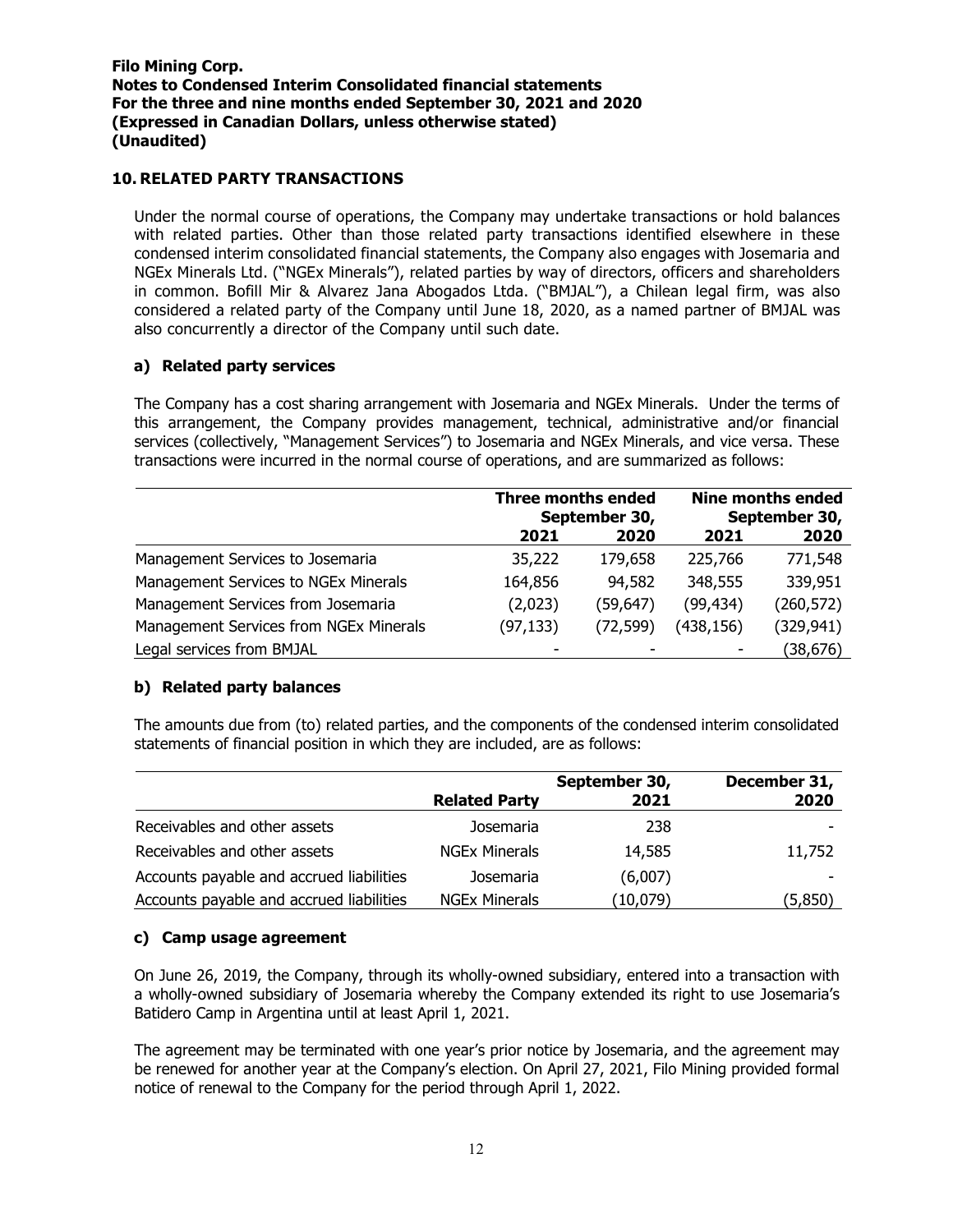#### d) Key management compensation

The Company's key management personnel have the authority and responsibility for overseeing, planning, directing and controlling its activities and consist of the Board of Directors and members of the executive management team. Total compensation expense for key management personnel, and the composition thereof, is as follows:

|                              |           | <b>Three months ended</b><br>September 30, |           | <b>Nine months ended</b><br>September 30, |
|------------------------------|-----------|--------------------------------------------|-----------|-------------------------------------------|
|                              | 2021      | 2020                                       | 2021      | 2020                                      |
| <b>Salaries</b>              | 260,833   | 196,292                                    | 697,833   | 550,167                                   |
| Short-term employee benefits | 7,515     | 6,695                                      | 20,709    | 20,084                                    |
| Directors' fees              | 39,150    | 24,250                                     | 104,779   | 72,750                                    |
| Stock-based compensation     | 1,210,940 | 613,085                                    | 1,609,625 | 1,244,944                                 |
| Incentive bonuses            | 1,030,000 | 540,000                                    | 1,030,000 | 540,000                                   |
|                              | 2,548,438 | 1,380,322                                  | 3,462,946 | 2,427,945                                 |

## 11. SEGMENTED INFORMATION

The Company is principally engaged in the acquisition, exploration and development of mineral properties in South America. The information regarding mineral properties and exploration and project investigation costs presented in Notes 5 and 9, respectively, represent the manner in which management reviews its business performance. All the Company's mineral properties and exploration and project investigation costs relate to the Filo del Sol Project, which straddles the border between the San Juan Province, Argentina and Region III, Chile and is comprised of the Filo del Sol property and the Tamberias property. The net gains on the use of marketable securities are allocated to the Filo del Sol Project, as they are the result of funding provided to the Company's Argentine subsidiary in support of the project. Materially all the Company's administrative costs are incurred by the Canadian parent, where materially all of the Company's cash is held in the normal course of business until it is required to be deployed to the Company's South American subsidiaries in support of ongoing and planned work programs.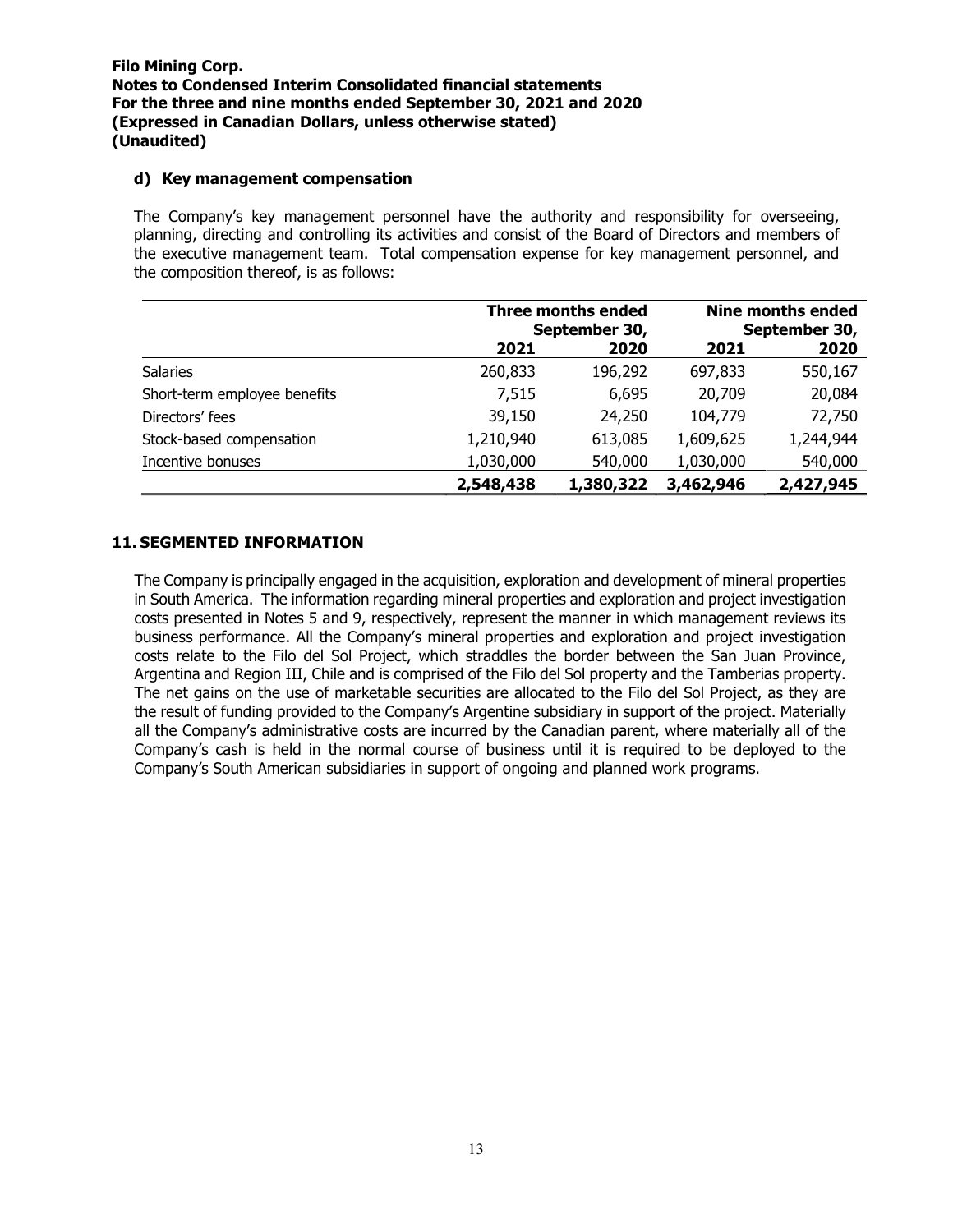The following are summaries of the Company's current and non-current assets, current liabilities, and net losses by segment:

| As at         |                            | Filo del Sol<br><b>Project</b> | Corporate  | Total      |
|---------------|----------------------------|--------------------------------|------------|------------|
|               |                            |                                |            |            |
| September 30, | Current assets             | 5,048,987                      | 18,297,775 | 23,346,762 |
| 2021          | Tax receivable             | 1,403,912                      |            | 1,403,912  |
|               | Mineral properties         | 8,284,862                      |            | 8,284,862  |
|               | Total assets               | 14,737,761                     | 18,297,775 | 33,035,536 |
|               |                            |                                |            |            |
|               | Current liabilities        | 3,532,877                      | 1,112,913  | 4,645,790  |
|               |                            |                                |            |            |
| December 31,  | Current assets             | 3,397,742                      | 33,738,619 | 37,136,361 |
| 2020          | Right-of-use asset         | 12,275                         |            | 12,275     |
|               | Tax receivable             | 1,656,495                      |            | 1,656,495  |
|               | Mineral properties         | 8,857,401                      |            | 8,857,401  |
|               | Total assets               | 13,923,913                     | 33,738,619 | 47,662,532 |
|               |                            |                                |            |            |
|               | <b>Current liabilities</b> | 3,854,243                      | 256,605    | 4,110,848  |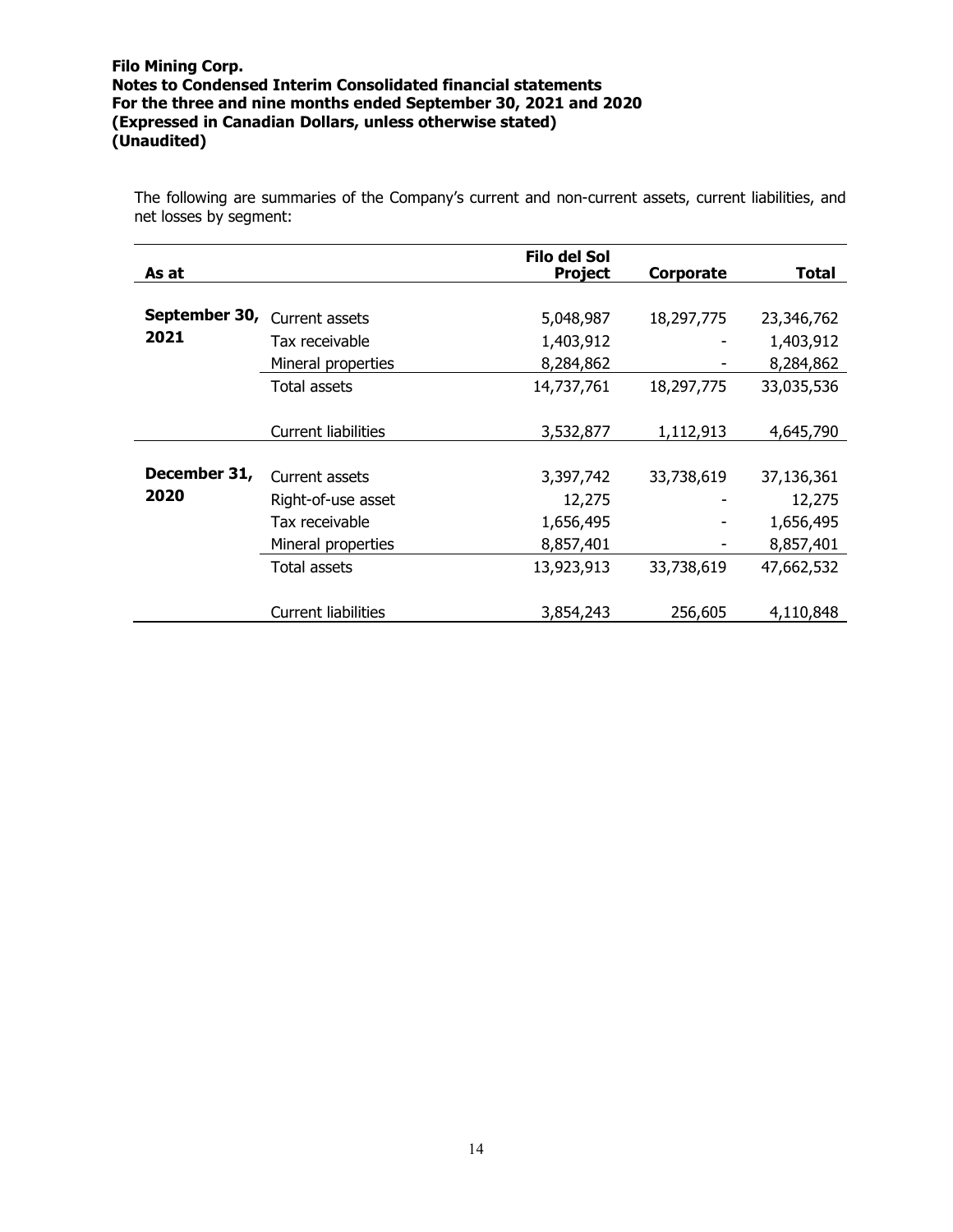| Three months<br>ended<br>September 30, |                                                                       | Filo del Sol<br><b>Project</b> | Corporate | Total       |
|----------------------------------------|-----------------------------------------------------------------------|--------------------------------|-----------|-------------|
|                                        |                                                                       |                                |           |             |
| 2021                                   | Exploration and project<br>investigation<br>Gain on use of marketable | 8,695,705                      |           | 8,695,705   |
|                                        | securities<br>General and administration and                          | (2,536,856)                    |           | (2,536,856) |
|                                        | other items                                                           | (111, 751)                     | 3,094,660 | 2,982,909   |
|                                        | Net loss                                                              | 6,047,098                      | 3,094,660 | 9,141,758   |
| 2020                                   | Exploration and project<br>investigation                              | 969,051                        |           | 969,051     |
|                                        | Gain on use of marketable                                             |                                |           |             |
|                                        | securities<br>General and administration and                          | (168, 638)                     |           | (168, 638)  |
|                                        | other items                                                           | 33,012                         | 1,676,332 | 1,709,344   |
|                                        | Net loss                                                              | 833,425                        | 1,676,332 | 2,509,757   |

| Nine months            |                                                                       |                                |           |                |
|------------------------|-----------------------------------------------------------------------|--------------------------------|-----------|----------------|
| ended<br>September 30, |                                                                       | Filo del Sol<br><b>Project</b> | Corporate | Total          |
|                        |                                                                       |                                |           |                |
| 2021                   | Exploration and project<br>investigation<br>Gain on use of marketable | 30,572,513                     | ۰         | 30,572,513     |
|                        | securities<br>General and administration and                          | (10,590,513)                   | ٠         | (10, 590, 513) |
|                        | other items                                                           | (122,272)                      | 4,506,572 | 4,384,300      |
|                        | Net loss                                                              | 19,859,728                     | 4,506,572 | 24,366,300     |
| 2020                   | Exploration and project                                               |                                |           |                |
|                        | investigation<br>Gain on use of marketable                            | 14,841,455                     | ۰         | 14,841,455     |
|                        | securities<br>General and administration and                          | (2,695,407)                    | ٠         | (2,695,407)    |
|                        | other items                                                           | (200, 418)                     | 3,662,084 | 3,461,666      |
|                        | Net loss                                                              | 11,945,630                     | 3,662,084 | 15,607,714     |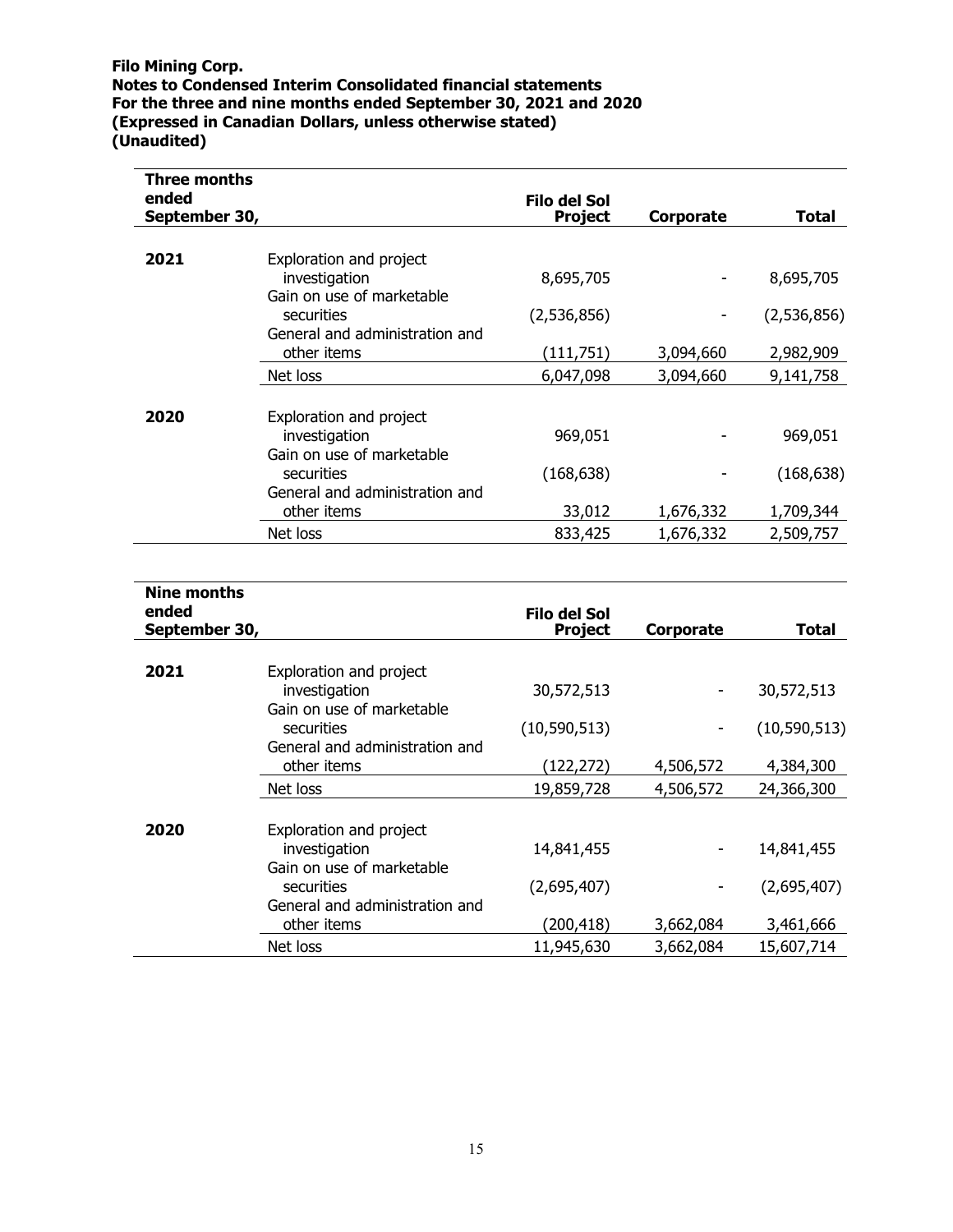#### 12. USE OF MARKETABLE SECURITIES

From time to time, the Company may acquire and transfer marketable securities to facilitate intragroup funding transfers between the Canadian parent and its Argentine operating subsidiary.

The Company does not acquire marketable securities or engage in these transactions for speculative purposes. In this regard, under this strategy, the Company generally uses marketable securities of large, well established companies, with high trading volumes and low volatility. Nonetheless, as the process to acquire, transfer and ultimately sell the marketable securities occurs over several days, some fluctuations are unavoidable.

As the marketable securities are acquired with the intention of a near term sale, they are considered financial instruments that are held for trading. Accordingly, all changes in the fair value of the instruments, between acquisition and disposition, are recognized through profit or loss.

As a result of having utilized this mechanism for intragroup funding for the three and nine months ended September 30, 2021, the Company realized net gains of \$2,536,856 and \$10,590,513, respectively (2020: \$168,638 and \$2,695,407, respectively). For the three months ended September 30, 2021, the net gain was comprised of a favorable foreign currency impact of \$3,025,773 (2020: \$174,209) and an incidental trading loss of \$488,917 (2020: \$5,571), including the impact of fees and commissions. For the nine months ended September 30, 2021, the net gain was comprised of a favorable foreign currency impact of \$13,042,733 (2020: \$3,037,554) and an incidental trading loss of \$2,452,220 (2020: \$342,147), including the impact of fees and commissions.